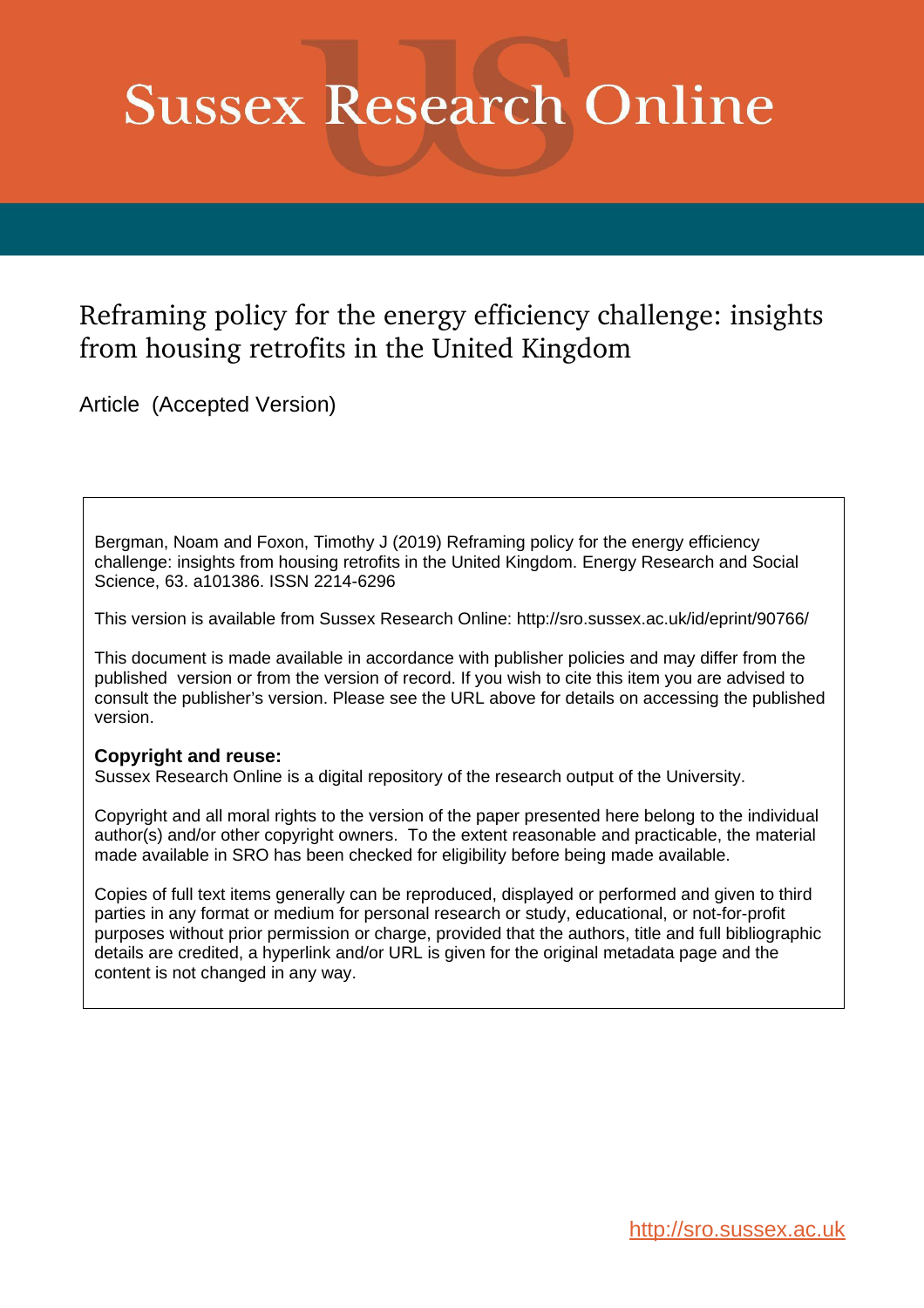# Reframing policy for the energy efficiency challenge: insights from housing retrofits in the United Kingdom

# Noam Bergman and Timothy J. Foxon

*SPRU – Science Policy Research Unit, University of Sussex, Brighton BN1 9SL, UK* 24 October 2019

# Abstract

This paper examines the challenges associated with stimulating large-scale investment in energy efficiency and demand management measures, using residential energy efficiencyimproving retrofits in the UK as a case study. We consider how issues of energy policy, consumer choice and financial systems intersect, drawing on recent literature including energy policy documents and research reports, and on interviews with stakeholders from the finance sector, energy efficiency practitioners and more. We suggest that following the withdrawal of the Green Deal, there is a need to reconsider the framing of policy for household energy efficiency improvements, moving beyond addressing barriers and market failure. We examine three potential aspects of a new policy framing: *energy efficiency as infrastructure; new business and financing models for energy efficiency provision; and decentralised financing institutions for energy efficiency investment*.

This would require a long-term commitment from government on energy efficiency, and a need to ensure that projects are attractive and investable from both householders and investors' perspectives. We conclude that there are important roles for government in any large scale initiative for energy efficient retrofitting of UK homes, even if the mechanisms are market based. These include signalling long-term policy consistency and reducing risks for financial investment, and supporting industry innovators and decentralised actors.

# Keywords

energy efficiency; energy policy; green finance; demand side management (DSM); infrastructure

# 1 Introduction

There is widespread agreement that improving the efficiency of provision of energy services is an important contributor to meeting the ambitious climate change mitigation goals in the Paris Agreement and broader sustainability goals, including addressing fuel poverty. However, compared to the depth of analysis and range of policy measures aimed at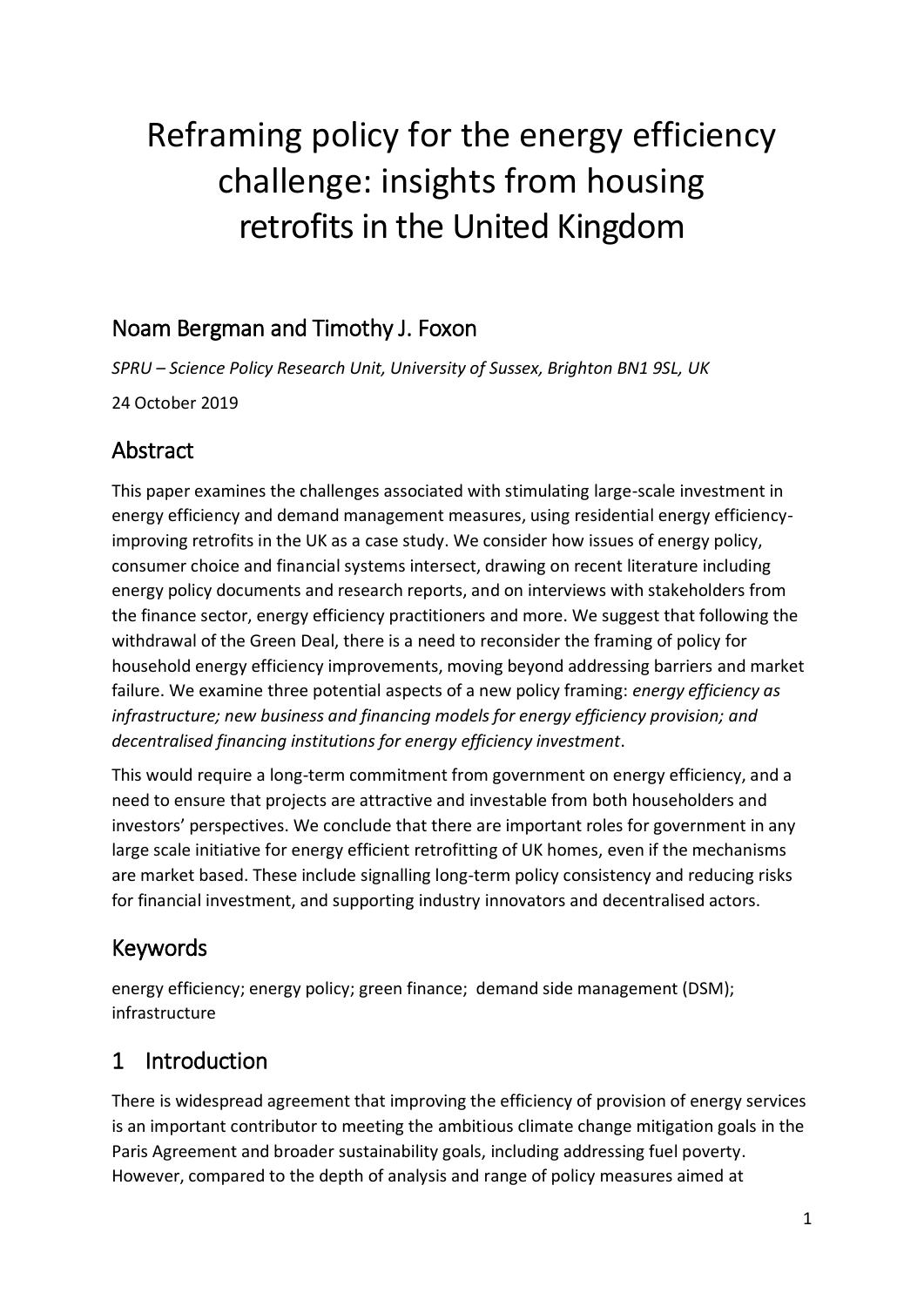promoting innovation and investment in low carbon energy supply technologies, there has been relatively little attention paid to understanding incentives for stimulating innovation and investment aimed at improving energy efficiency and reducing end-use energy demand [1]. In particular, there is a challenge associated with promoting investment in household energy efficiency improvements, both for new build and for retrofit. The dominant policy framing of this challenge in the UK and other industrialised countries has focussed on the role of energy policy to address market failures or barriers to the take-up of energy efficiency measures [2,3]. For example, the UK government's Clean Growth Strategy talks about the need to "build the market for energy efficiency" [4]( p. 77). However, attempts to create incentives to address these market failures and barriers have not so far attracted the levels of investment needed to deliver an ambitious scale of household energy efficiency improvement. Indeed, the previous UK flagship energy efficiency policy, the Green Deal, failed to attract householders or investors in large numbers, and was withdrawn after a short period of implementation [12,13]. Reviews of decades of energy efficiency policy in the UK [5] and internationally [6] raise doubts about the efficacy of a neo-classical economic framing and emphasise the need to take into account the range of systemic factors affecting household and investor decision-making.

In this paper, we argue that this lack of policy effectiveness points to the need for a more systemic framing of energy efficiency investment challenges and how these could be overcome. Drawing on interviews with stakeholders from the policy and investment communities, we illustrate three aspects of a more systemic policy framing: *energy efficiency as infrastructure*; *new business and financing models for energy efficiency provision*; and *decentralised financing institutions for energy efficiency investment*. This contributes to a small but growing academic literature examining how energy finance can be reoriented towards low carbon investments, though this literature has mostly focussed on renewable energy investment [7–12]. Whilst efforts to promote standardising how energy efficiency projects are developed, documented and measured, such as the Investor Confidence Project [13], are important to enabling investment, we argue that a more systemic policy framing is also needed to promote significant levels of investment in household energy efficiency.

Combining evidence from academic and policy literatures with insights from interviews with actors and experts on UK energy efficiency policy, we identify three key concerns relating to stimulating low carbon investment: that incentives resulting from a 'market failure' framing do not necessarily create attractive investment opportunities from the perspective of investors; that a lack of coherence and consistency in policy fails to deliver a stable environment, and creates uncertainty that hinders private sector investment; and that an overly centralised financial system fails to stimulate more diverse and decentralised investment opportunities. This leads to three implications for energy policy: the need for policy to create a clear direction for implementation; the challenge of linking finance to projects; and the scale of the domestic retrofit challenge. The paper is structured as follows. Section 2 reviews the dominant policy framing of measures to promote investment in energy efficiency by households and how this has influenced UK household energy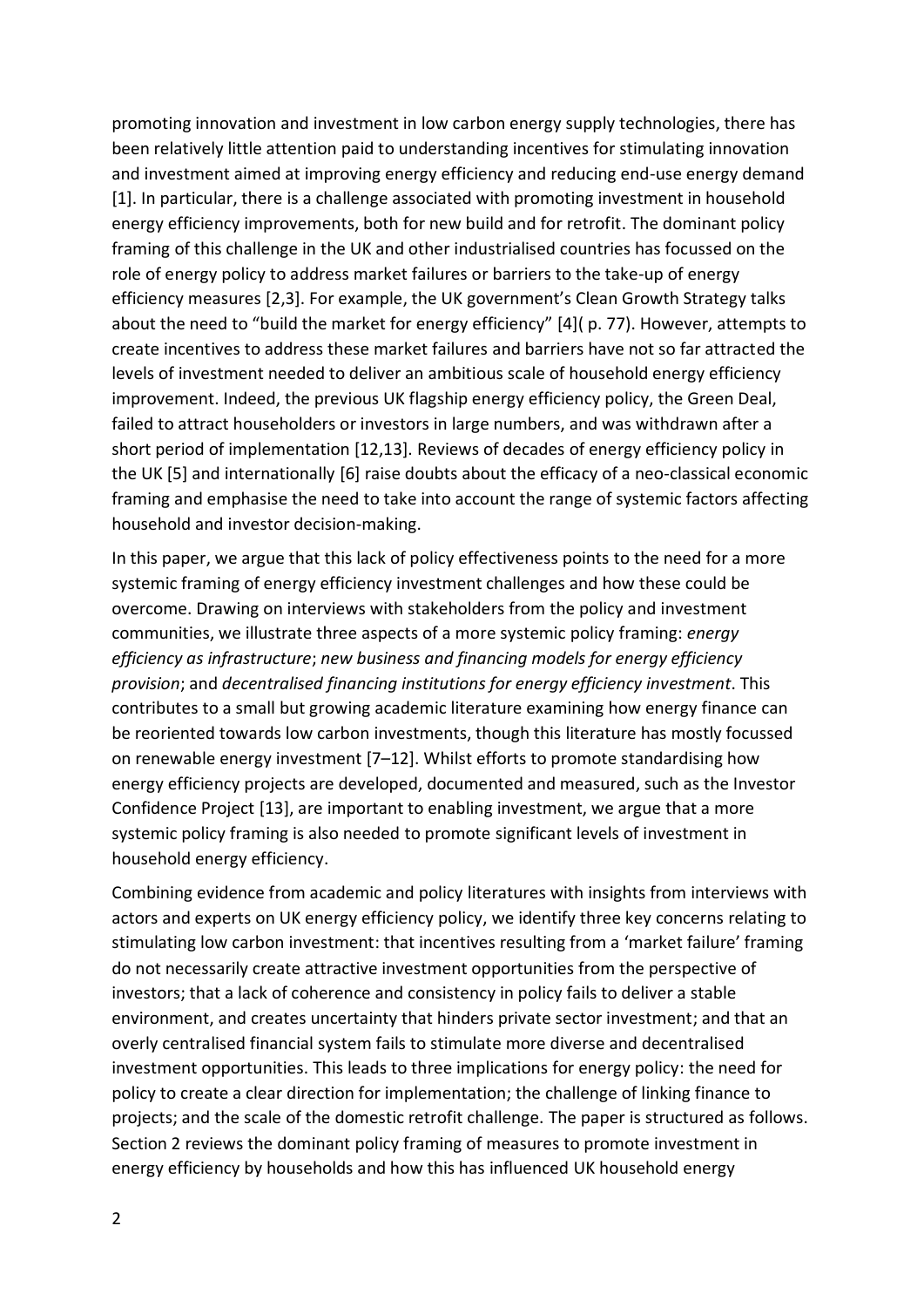efficiency policy development, which we argue demonstrates these concerns. In Section 3, we outline the methods of this study, drawing on expert stakeholder interviews and review of recent reports and policy documents. In Sections 4, 5 and 6, we describe three potential aspects of a more systemic framing for policy makers and industry stakeholders: *energy efficiency as infrastructure*; *new business and financing models for energy efficiency provision*; and *decentralised financing institutions for energy efficiency investment*, and discuss how attention to these aspects could help to address the above concerns for energy efficiency investment. Section 7 presents our conclusions.

# 2 Linking energy efficiency to finance – policy and literature review

### 2.1 Reorienting finance towards energy efficiency

In recent years, questions of climate change and sustainable development have raised issues about the nature of global finance, with growing recognition that the finance system needs to be reshaped, as it "remains disconnected from the long-term needs of the real economy" [14](p 1) . For example, the Global Commission on the Economy and Climate argue that the financial system has to be transformed if it is to deliver the scale and quality of investment needed in order to 'green' the system [15], including making significant investments in energy efficiency in buildings, energy and transportation. Meeting the Paris agreement targets requires significant scaling up of the take-up of energy efficiency measures around the world. Circumstances and institutions vary from country to country, and our focus is on the UK, where energy efficiency policy is heavily market oriented. Nonetheless, we suggest some of the lessons in this paper are applicable in other contexts too: the scale of the task requires participation of private finance in most countries, as in the current global economic climate, public funds are limited.

The dominant policy framing in the UK in relation to energy efficiency has been to address market failures or barriers to the take-up of energy efficiency measures [2,3]. One taxonomy [16] identifies a number of barriers, including: having a higher technical or financial risk than other investments; lack of perfect information of energy efficiency opportunities; hidden costs through utility reduction or additional costs; lack of access to capital; split incentives, as between landlords and tenants; and bounded rationality, due to limited time or capacity. Similarly, at EU level, 'market barriers and failures' to energy efficiency investment include a lack of information and high perceived risk by both users and financiers; and the lack of financial convention of cash flows from saving energy in an 'asset-based culture' [17]. Barriers specifically affecting the residential sector include small project size with high upfront costs and long payback periods; split incentives between landlords and tenants; lack of contractors; and lack of support for holistic retrofits (ibid.). These barriers are reflected in the impact assessments for energy efficiency policies in the UK, including the Green Deal [18]. Current risk-based capital budgeting practices favouring short-term returns on investment have also been identified as a barrier to energy efficiency investments [19].

Solutions to overcoming these barriers have focussed on promoting new financing instruments for energy efficiency [17] and an adaptive policy design to address specific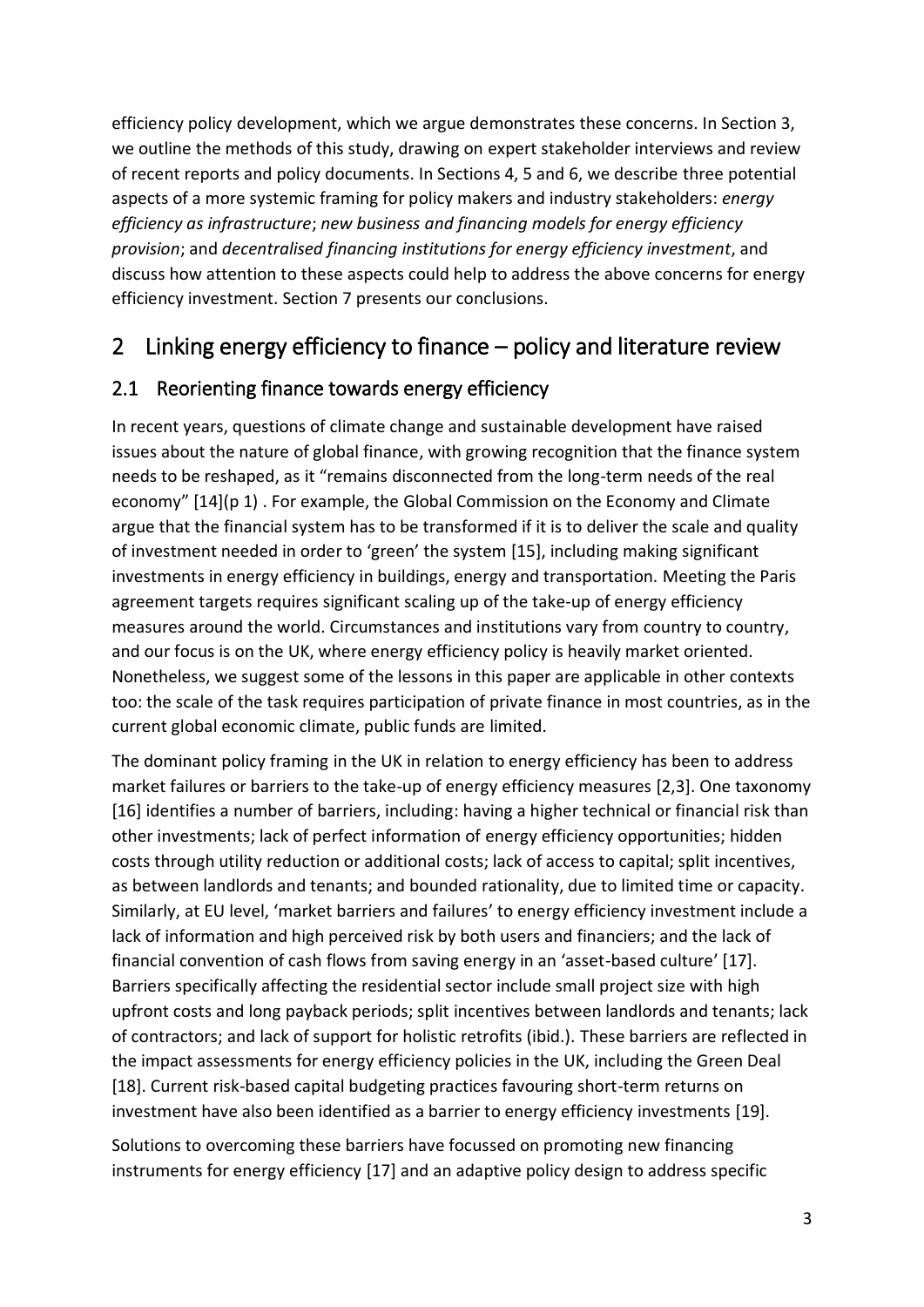barriers to low-carbon innovation along the innovation cycle for particular technologies [12]. Whilst these prescriptions are important, we argue that they do not provide a positive policy framing for attracting significant levels of investment needed for energy efficiency measures, nor the basis for coherent and consistent policy development in this area. A new policy framing is important because the current framing, based on addressing market barriers and failures, often does not resonate with how either household or financial actors frame the energy efficiency challenge. For example, NGOs in the energy efficiency field in the US have drawn on market transformation and collective action frames to enable coordination by highlighting how efficiency can be framed in a way that appeals to householders, industry and government priorities, while still being rooted in a market-based discourse [20].

The global role of the finance sector is key as climate change mitigation action has come to be associated with private profitable business [21], with policymakers looking to the private sector to fund the transition to a low-carbon economy [22]. However, [23] suggest that an impasse has emerged, with policymakers hoping that financial markets will mobilise capital into low-carbon investments, while market actors have no incentive to do so without credible action towards longer-term, stable policies.

It is in this context that the academic literature has begun to research institutional and cultural challenges associated with reorienting the global financial system towards sustainable and low carbon investments. Structural constraints have been identified as delaying increases in investment in renewable energy supply in the UK [8,9] and throughout OECD countries [24], including immaturity of asset classes, lack of liquidity of long-term investments, short-term drivers pressuring fund managers and lack of secondary market vehicles.

Energy efficiency measures are especially relevant to questions of finance, as deploying them is capital intensive and requires upfront investment, be it from household savings, business equity or debt finance, often with the aim of reduced energy bills or increased revenue in the future [25]. To illustrate the scale of capital in the UK alone, estimates of the potential social impact of the Green Deal and ECO showed costs of £10 billion in installation and £17.3 billion total costs, with benefits totalling £25.6 billion, including £15 billion in energy savings and £3.5 billion in comfort benefits [18]. The G20 Energy Efficiency Task Group has argued that energy efficiency financing is a mechanism that could accelerate the growth of energy efficiency business models, enabling scaling up of energy efficiency investments for projects that don't have easy access to the necessary capital [26].

However, financial investors and energy efficiency practitioners have qualitatively different perspectives, the former underestimating the savings potential of energy efficiency, and overestimating its risk, due to simplistic or conservative risk analysis; and the latter lacking the financial expertise to make the case for it [19]. Linking finance to projects is therefore not trivial; it is this gap and the role of government and policy within it that we seek to address. It has been argued that it is incumbent on engineers, facility managers and professional organisations to translate energy efficiency analysis into financial risk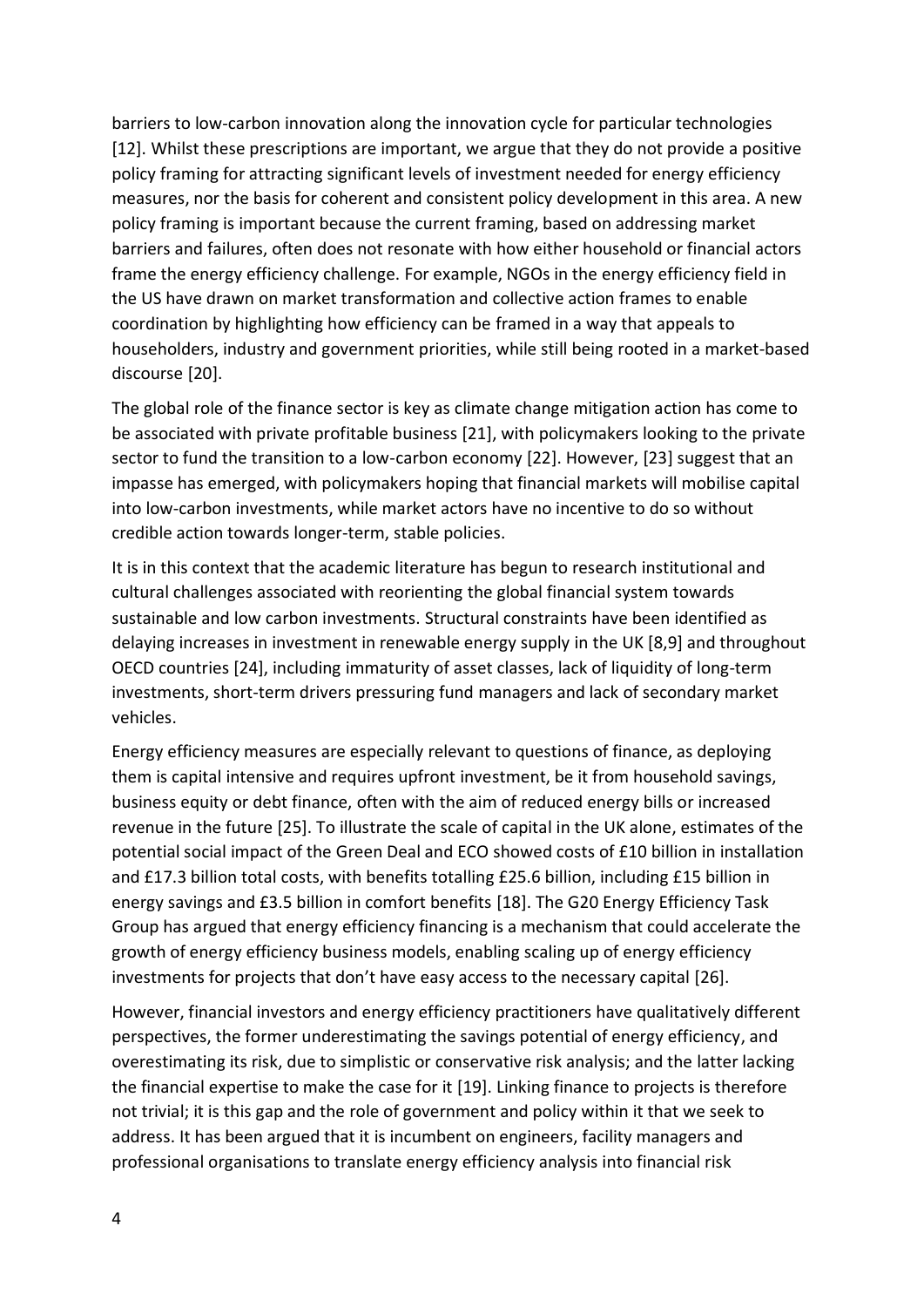management language [19]. We disagree, and suggest this is unrealistic for household level investment. Instead, we argue for reframing energy efficiency policy in a positive way to encourage the further development of new business and financing models for energy efficiency investments at a household level.

#### 2.2 UK household energy efficiency policy

An international review of policies for energy efficiency suggests "policies should be kept in place for a decade or more in order to ensure an orderly development of energy efficiency markets" [6](p 571) while standards, targets and incentives be revised periodically.

UK energy efficiency policy, though, has a record of inconsistent policy, and is currently in a state of flux, not least as the UK negotiates 'Brexit' from the European Union. At the high level, the UK government remains committed to addressing the energy 'trilemma' – meeting climate change targets, ensuring security of energy supply and maintaining affordability of energy for households and businesses. In addition, following the 2015 general election, a renewed emphasis has been placed on developing an industrial strategy, including "securing the industrial opportunities for the UK economy of energy innovation" [27](p 89). However, the issue of affordability of energy has been high on the political agenda for years. In August 2017, the UK government commissioned an independent review examining how to "best minimise the costs of energy consistent with the overarching objectives", to report by October 2017 [28]. The resulting review argued, from an economic perspective, that "avoiding detailed intervention is the key to keeping costs down" [29](p xiv) and that energy efficiency objectives should not be confused with fuel poverty objectives, which should be addressed through general welfare payments. However, others have argued in response that this approach plays down the key roles that technology and energy efficiency policies have played in bringing energy costs down [30,31].

Domestic retrofitting is significant in UK's energy efficiency and climate change mitigation policy: In 2015, 23% of UK carbon emissions came from the domestic sector [32]. Domestic emissions are predominantly from space and water heating [33], due to the majority of residential buildings being constructed before 1980, and a slow rate of replacement of buildings [34]. However, climate policy discussions in the UK lack a systemic focus on demand [35], despite a long-argued need to tackle demand, rather than "decarbonis[e] an ever-increasing energy supply" [36](p 1). In 2012, the previous UK Coalition government produced an Energy Efficiency Strategy with a "mission to seize the energy efficiency opportunity" [2], which recognised the importance of linking financing opportunities to energy demand. The main household energy efficiency measure was the Green Deal, which aimed to provide a novel way of financing energy efficiency improvements. However, this scheme was discontinued in 2016, after only around 20,000 home energy improvements were funded between 2013-2015 [37]. We discuss the reasons for this failure and lessons to be learned in Section 5.1. The remaining measures are the Energy Company Obligation (ECO) which is an obligation on suppliers to improve energy efficiency for poorer households, and a roll-out of smart meters (to be offered) to every home by 2020, which aims to stimulate a transition to a smart energy system [38]. Improvements in energy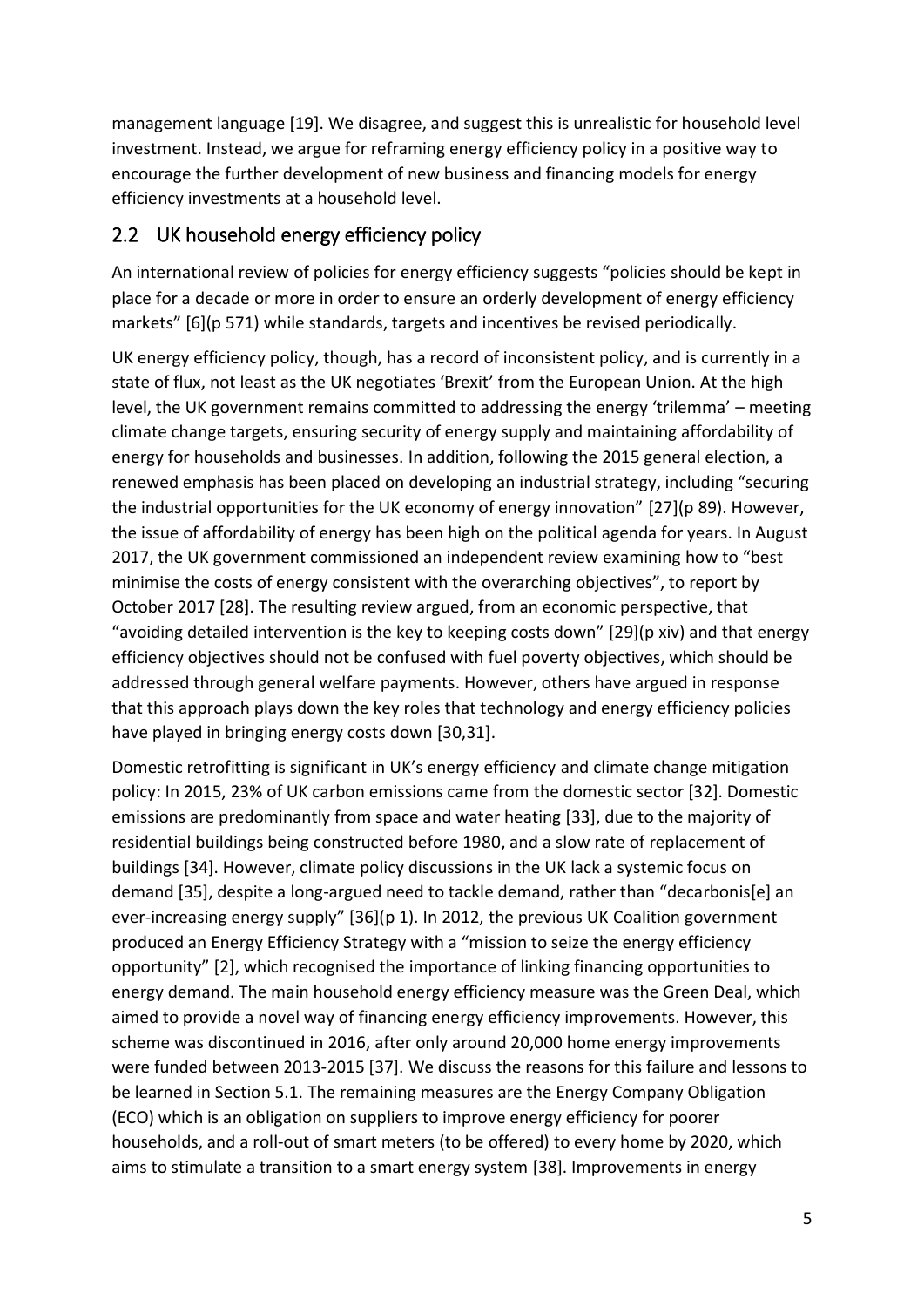efficiency of household appliances have largely been driven in recent years by the implementation of European Union (EU) Directives, and it is not clear how the UK government intends to continue progress in this area, after the UK leaves the EU in 2019.

At time of writing, there is still no clear successor to the Green Deal, although the UK government has committed to developing a replacement. In October 2017, the UK Government published its Clean Growth Strategy [4], setting out a framework for further measures to meet carbon reduction targets out to 2032, whilst minimising costs and maximising social and economic benefits. While it does not give detailed policies, it calls for evidence, including "incentives and other levers that could encourage homeowners to invest in energy efficiency improvements" [4](p 77). However, the dominant framing is still in terms of "building the market for energy efficiency" (*ibid*.). This raises the question of whether this framing neglects important aspects of the challenge, particularly from investors' perspective.

# 3 Methods

To explore these issues, we undertook a review of policy documents and research reports on the challenges of financing housing energy efficiency improvements in the UK, focusing on potential policy and financial insights which could help connect finance and energy efficiency, and ways to move beyond the framing of barriers and market failures as the main reasons for government intervention. This literature review began with prominent recent government documents such as the Clean Growth Strategy and the Industrial Strategy [4,27], reports from the Department for Business, Energy & Industrial Strategy (BEIS), and from academic papers which reviewed policy [5,6]. We further included academic literature familiar from our previous work in this area and papers from literature searches for terms including "energy efficiency", "UK" and "investment". This was followed up with semistructured stakeholder interviews, which in turn led to a second review of further recent relevant reports and documents that interviewees alerted us to. We did not do a formal coding for inclusion of documents, but selected those most relevant to our focus on drivers and barriers to energy efficiency investment.

A total of 12 expert interviews were undertaken between March and July 2017<sup>1</sup> with UKbased stakeholders from the finance and banking sectors, policy researchers and experts, consultants, analysts and practitioners in energy efficiency, and local authority workers. These stakeholders were identified as they were experts in this area, including some occupying senior positions, and covering a range of perspectives. The stakeholders were selected through recommendations from colleagues and peers, and as members of organisations known to the authors. We cannot definitively state that we reached theoretical saturation, but we heard similar answers multiple times, and believe that a larger number of interviewees would have resulted in considerable overlap and repetition.

-

 $<sup>1</sup>$  For context, the interviews took place after the 2016 'Brexit' vote, and after the publication of the</sup> government's 2017 Industrial Strategy Green Paper [27], but before the publication of the 2017 Clean Growth Strategy [4].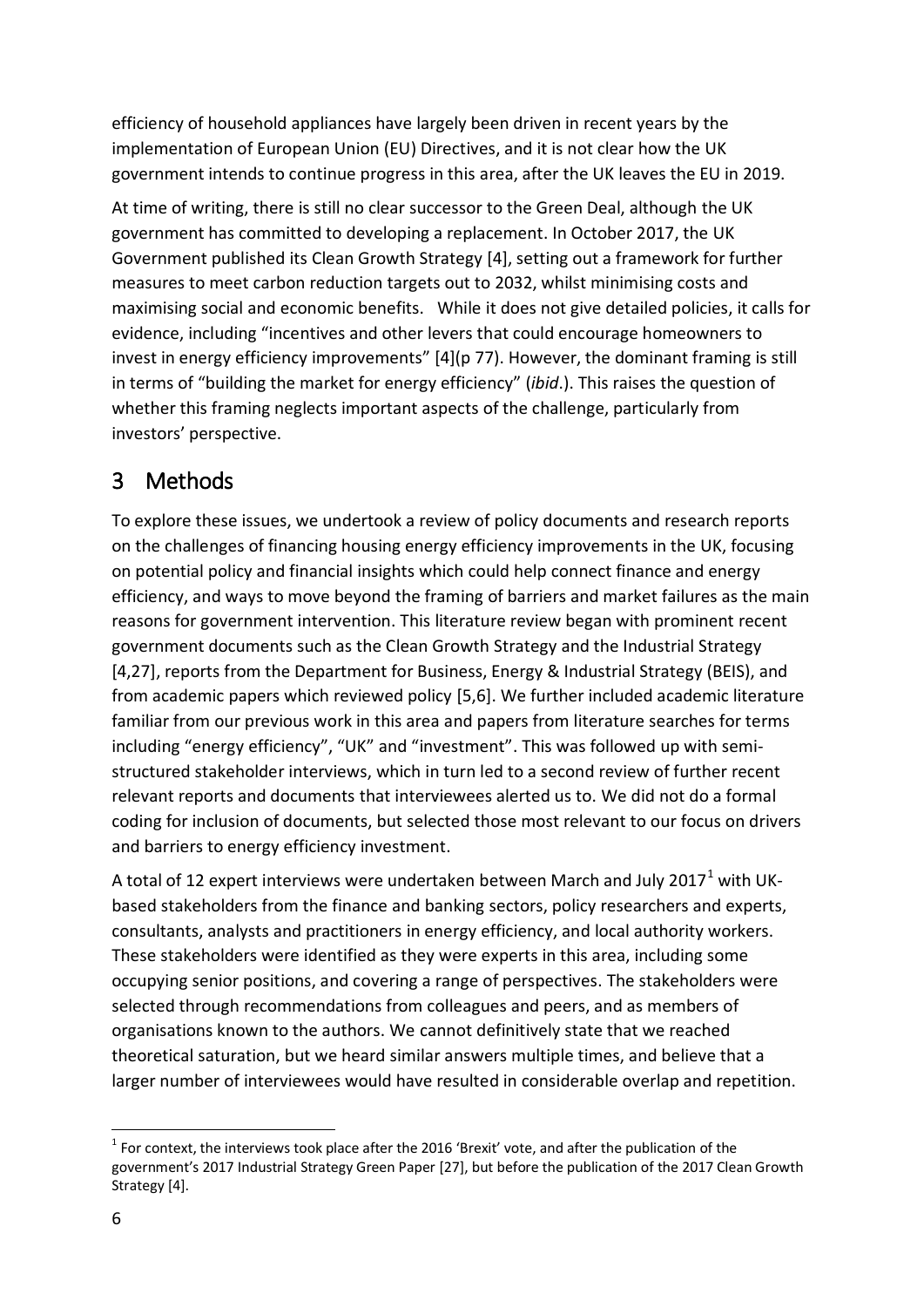Further, we found that the there was a fairly small pool of people with interest and expertise in finance and energy efficiency, and this limited potential interviewees; indeed, several recommendations of potential interviewees were for authors of some of the reports and papers we reviewed.

A set of interview questions was developed to investigate investment options for energy efficiency, policy and regulatory drivers, and financial institutions, tools and business models. Interviewees were also asked about attitudes towards financing energy efficiency in their respective sectors. The questions were informed by the literature review, for example the critiques of the Green Deal led us to seek out interviewees' attitudes towards it and what policy instruments might replace it (see section 5). Similarly, the contrast between the German public development bank KfW and the UK Green Investment Bank, and the notion of a civic energy sector, led us to ask about the role of national and local institutions (see Section 6). The list of interviewees is in Table 1, and the list of guiding questions is in Appendix 1.

From the literature and interviews, we identified three key aspects around which documents and stakeholders proposed reframing policy relating to financing domestic energy efficiency: *energy efficiency as infrastructure, new business and financing models for energy efficiency provision* and *decentralised financing institutions for energy efficiency investment*. The first of these was a recurring theme from our initial literature review, which we found promising, and interviewees were asked specifically about the framing of energy efficiency as infrastructure. The second and third were identified as the most common other themes in the interviews and literature. In the following sections, we discuss how these aspects can inform policy and action challenges of linking available finance to energy efficiency projects needing financing.

# 4 Energy efficiency as infrastructure

Investing in energy efficiency in housing requires a long-term perspective, is relatively capital-intensive and brings social as well as private benefits. Some policy analysts therefore argue that this should be considered as a type of infrastructure investment, comparable to national investments in transport or energy supply infrastructure [39–41]. This relates to both to the time it would take to retrofit millions of homes, and to the high expenditure per household this would entail, requiring potentially long-term loans for homeowners. This is in line with the long-term nature of other sustainability related issues, and the idea of a transition to a low-carbon economy. However, the challenge arises of linking finance to projects, such as creating long-term finance mechanisms appropriate for homeowners.

In this section, we examine the implications for finance and policy of considering aggregated energy efficiency measures in homes as an infrastructure problem. We then discuss the role of pensions, as an example of an institutional investor, in terms of the supply of finance for investment in energy efficiency.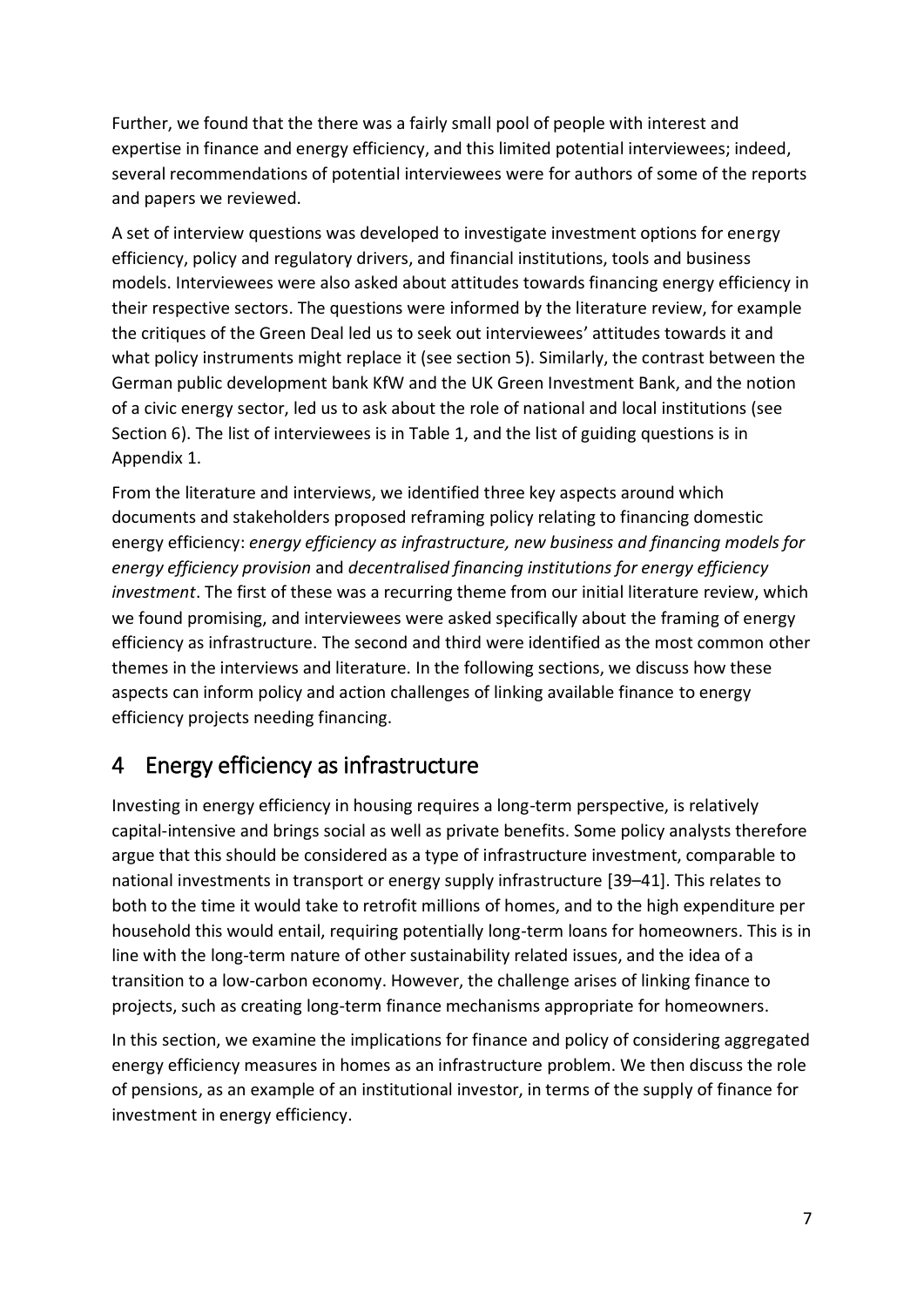#### 4.1 The case for framing energy efficiency as infrastructure

It has been argued that domestic energy efficiency, when suitably aggregated, could be seen as an infrastructure issue with investment priority in the EU [39] and UK contexts [40,41]. These authors argue that domestic energy efficiency investments fit the broad definition of infrastructure as capital investments in physical structures, which bring significant systemic benefits. Such investments free up capacity in the energy system; this is done via demand rather than supply, but that does not change the economic (or energy savings) outcomes. Moreover they save money through avoided investments in energy infrastructure. This logic has already been successfully used in 'least cost investment' requirements, for example in the US, where many states require supply-side investments to be tested against demandside options before permits (e.g., for power plants or transmission lines) can be issued [42,43]. We would add that this approach highlights, and is appropriate for, the large scale of investment needed to improve domestic energy efficiency in the UK.

A retrofit company director (#11) argued that "that is exactly how government should see the whole energy network and energy conservation – as an infrastructure issue. Yes, and they should be investing in it in the same way because it's in the public interest".

This reframing would require the government to intervene in order to reward the social benefits of these investments. Its role would be both to lead with a strategy and to provide capital spending where an investment gap now exists. Even where infrastructure is privately financed, the UK National Infrastructure Commission has argued that government roles can include long-term commitment to securing patient capital, providing support or insurance to reduce risk, and creating reliable funding streams to ensure projects are financeable [44], all roles with advantages for energy efficiency. There is strong support for the infrastructure approach from business and local authorities [40], and potentially from public opinion, as a 2013 poll found that 57% of people believe energy efficiency should be in the government's top infrastructure priority [35].

From an economic perspective, the infrastructure approach could create jobs, stimulate local economies, and help poorer households [41]. It would enable subjecting energy efficiency projects to economic appraisals, raising their profile by highlighting their benefits, not only their costs [39], as a think tank analyst (#1) put it:

*"Using the same methodology that the government uses for other infrastructure, which it is going ahead with, in the age of austerity... We found that the refurbishment of buildings outperformed those other infrastructure investments [Hinkley, Crossrail and High Speed 2]. On a like for like basis, there is a strong economic rationale for doing this."*

Therefore, the right energy efficiency policies could attract investors who currently invest in infrastructure projects. Nonetheless, doubt was expressed by an academic researcher (#4) about whether such investment would in fact yield the returns on investment that would make it attractive, as: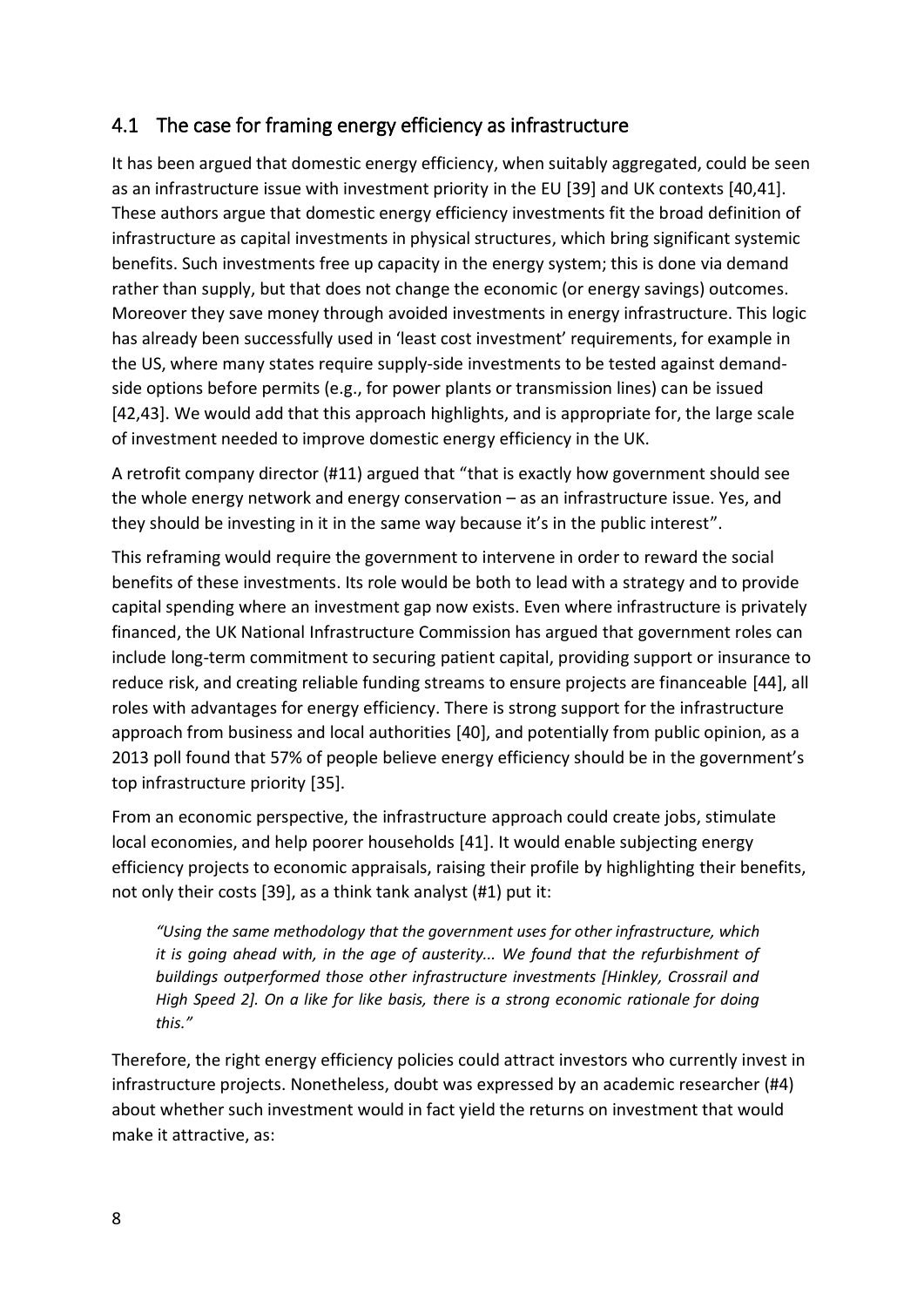*"at the moment it just doesn't give the kind of return to private capital that private capital looks for. So if the government is not prepared to subsidise it, for want of a better word, in some way then I don't think it is viable, no. ... I think energy is just too cheap at the moment [for many energy efficiency measures to make economic sense]."*

Defining energy efficiency as infrastructure would enable shifting energy efficiency to the capital expenditure budget, unleashing both the potential of public-private partnerships and the power of local and regional authorities to deliver energy efficiency and demand reduction measures [39]. This would also enable the benefits of energy efficiency investments to be compared to those of other infrastructure investments, as the government requires the National Infrastructure Commission to make recommendations as to what the most critical long-term infrastructure needs are [44].

While there was support for the idea of treating energy efficiency as infrastructure from most of the interviewees, and some had in fact worked on the idea, concerns were raised by consultants, including the challenge of aggregating together a large number of small projects:

*"I think energy efficiency has a lot in common with infrastructure in that it's long-term, low risk investment. The way in which it differs very markedly from infrastructure, of course, is this whole issue of scale and aggregation because infrastructure funds typically want to invest very, very large amounts.... I have a friend who runs an infrastructure fund. Even if it's €1billion, they're kind of, 'It's a bit small.'" (#10)*

Another issue was that the idea isn't well known in mainstream investment circles, leading to concerns over lacking a concrete 'thing' to invest in:

*"I guess the issue is that with infrastructure projects, whatever happens, you know, I'm going to own a piece of a railway for instance, or a bridge. In energy efficiency projects I'm going to own a sort of promise to pay the difference between what I would have otherwise spent on energy and what I now do because you've upgraded my capital. So, I don't think it is the same business case." (#3)*

These concerns highlight the difference in the challenges of financing energy efficiency and renewable energy. Energy efficiency is diverse and disaggregate, requiring too big an investment for many households, but too small for most investors. We suggest that there is a need for new business models and new financing models, which can help raise demand and link energy efficiency projects to available finance. Framing energy efficiency as infrastructure could help make these links, but does not in itself create innovative finance; in fact, new private financing models for infrastructure appear to have slowed in recent years in the UK [44]. Interviewees' views also support the need for a strong and consistent policy framing from government, as the long-term planning and investment required for infrastructure mean it cannot be provided by markets alone. Even if private finance can provide significant infrastructure investments, there is an important role for governments and public finance in directing change and reorienting global finance towards sustainable infrastructure markets [15,45]. We turn next to look at the drivers and constraints from the perspective of investors, using the example of pension funds.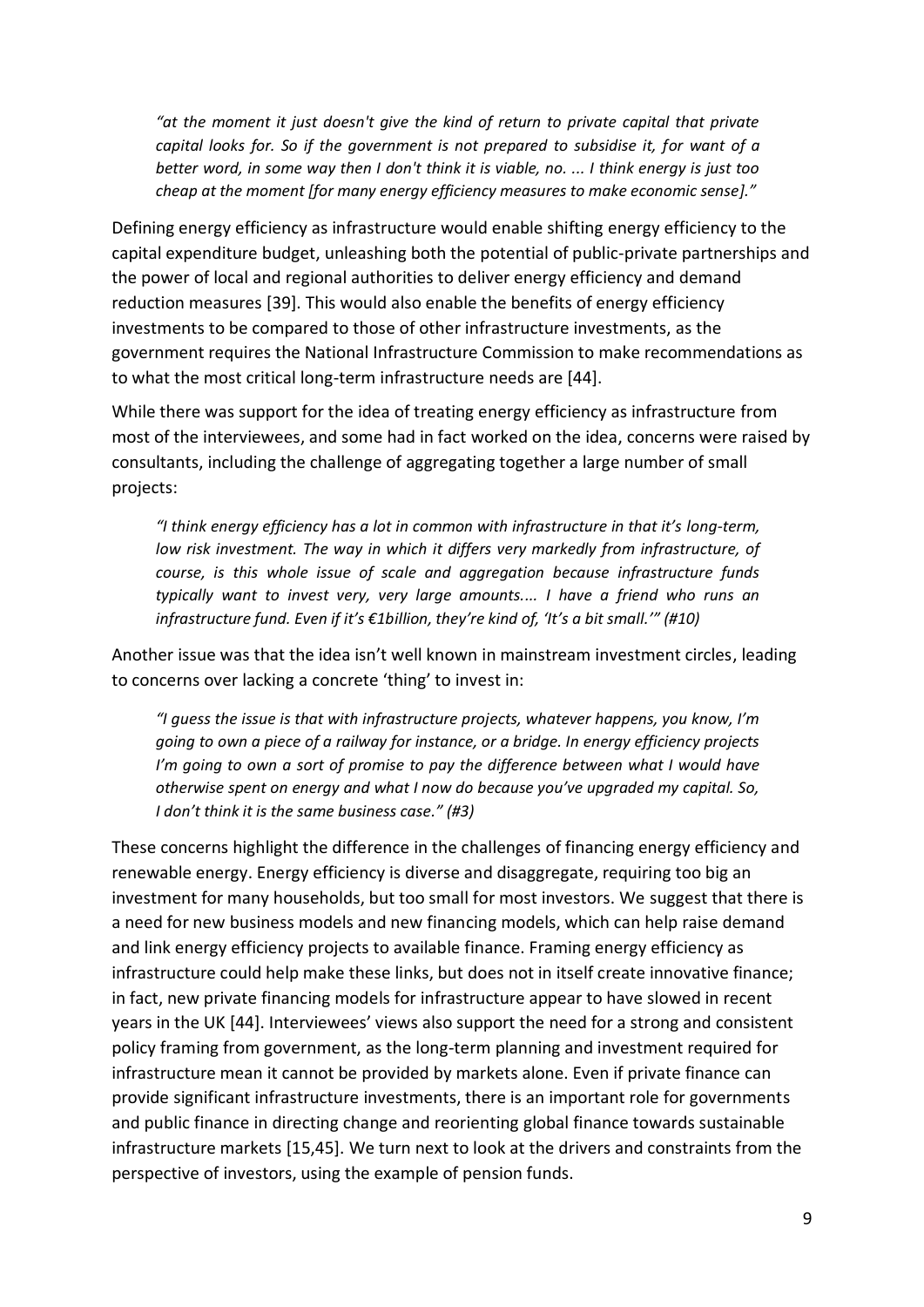### 4.2 Short termism and pension funds

We turn now to consider how framing energy efficiency as infrastructure could intersect with another financial issue: *short termism*. Changes to the global finance system including the expansion of capital markets have led to pressure from financial markets to maximise short-term returns. In addition, in the wake the 2008 global financial crisis, policies of quantitative easing and near zero interest rates led to expansion of liquidity, making it harder to source 'patient capital' to invest in long-term, low-return, low-risk projects [46,47]. This increasing 'short-termism' makes companies less able to invest and build value for the longer term, reducing the stability of the financial system, and side-lining long-term issues such as sustainability [21,45,48,49].

Institutional investors such as pension funds have traditionally been seen as sources of longterm capital. Pension funds are among the world's largest asset owners, and they invest on behalf of long-term savers. Such institutional investors should be concerned with long-term performance, given their long-term liabilities, and that they can act as patient capital, investing in a counter-cyclical manner, including investment in riskier assets and at times when markets are weak, thereby increasing stability [24]. However, there are structural constraints on low carbon investment by institutional investors, including immaturity of asset classes, lack of liquidity of long-term investments, short-term drivers pressuring fund managers and lack of secondary market vehicles [9]. Interviewees from the finance sector confirmed that pension funds are now seen more and more as short-termist. These could be due to pension funds either succumbing to political pressure or lacking the expertise to make long-term investment decisions [24,48], as well as easier fund management, as an independent consultant explained (#3):

*"Illiquid assets, which [are] very hard to value, become this sort of big, quite volatile element on your balance sheet. And so pension schemes are generally encouraged by their sponsors to be more short-term. Not necessarily because the returns are better, but because the management process and the accounting process dovetails better."*

The consultant (#3) also suggested the culture of the finance world gives impetus to shorttermism, and the regulation fosters this culture. An example of this dynamic is the growing trend towards defined contributions (DC) pensions<sup>2</sup>, as an investment officer of a large pension scheme explains (#6):

*"Defined contribution pension schemes, which are the growing ones at the moment, it's industry convention that they invest in investments that are daily priced, so you can trade them daily. So there's a problem for DC schemes investing in illiquid, longer-dated investments."*

However, there are now signs that such institutional investors are starting to pay attention to these changes, with pension funds more aware of their power. In the UK, some of the largest pension funds are now 'active stewards' of their assets [50]. Pension funds can sign

<sup>-</sup> $2$  In direct contribution (DC) pensions, the pension paid is related to the total amount paid in and how well the investments have done, rather than to, for example, the final salary.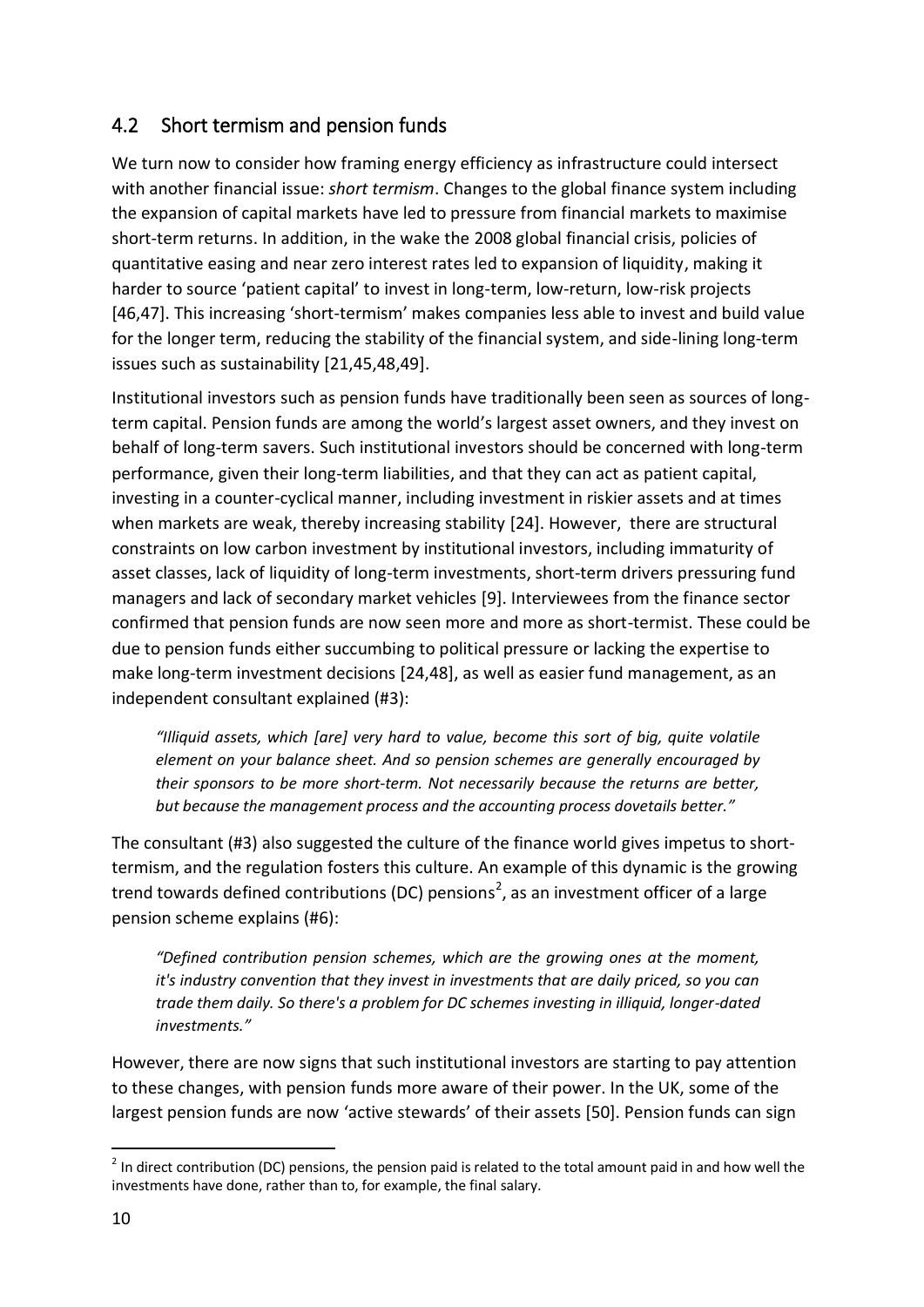up to 'smarter' schemes and indices that can enhance environmental, social and governance (ESG) considerations in investment decisions, making it possible to engage with climate finance and other issues [51]. A programme officer at an energy efficiency partnership (#9) explained, while some investors are governed by short-term interests, "many investors are working towards decarbonising their portfolios now, which is why they are becoming increasingly interested in investing in more energy efficient assets".

However, pension investments in energy efficiency schemes are largely off the radar, again suggesting that aggregation and linking investors to projects are key, as illustrated by a pension scheme officer's (#6) experience:

*"We've also invested whereby people have aggregated all of the solar panels on houses in a certain area, and then we've supplied the debt for that. But we didn't go out and instigate that; they were looking for investors in that debt."*

A further complication, explained by an investment bank research analyst (#2), is that energy efficiency is not as appealing as breakthrough technologies like electric vehicles: "It's just not a theme which brokers or sector analysts are suggesting as an excitable investable theme at the moment compared to a few years ago".

Framing domestic energy efficiency as infrastructure shows that it is theoretically feasible to link institutional investors such as pension schemes to energy efficiency projects. We argue that this could satisfy the logic of long-term, low-risk investments for pensions, and their interest in more sustainable future and decarbonising their assets. However, this goes against the prevailing financial culture, where institutional investors take a de facto shortterm approach focussing on liquid assets, and are therefore less likely to invest in endeavours like energy efficiency as infrastructure. Even when institutional investors do invest in infrastructure schemes, the case for energy efficiency as such a scheme has not yet been made sufficiently, leaving investors either unaware or unconvinced of this avenue of investment, i.e., the links between financier and financeable projects still need to be made. Finally, the question of scale is crucial, as institutional investors require large scale investment, and will not normally invest in small schemes. This raises the question of aggregation of energy efficiency projects into large, investable packages in order for them to be of interest to mainstream finance mechanisms. We will consider this further in the context of business models and market solutions that could enhance the ability of investment in energy efficiency measures.

# 5 Business models and markets

Policymakers, in the UK and elsewhere, are looking to the private sector to fund the transition to a low-carbon economy (e.g., [22]). Private actors' investment behaviour depends on policy and market signals, predictable and stable profit, and strategic potential. Therefore, shifting patterns of climate finance investment depends on managing project risks, as well as access to finance and gaining technical expertise [51]. In the context of energy efficiency, investments are hampered by split incentives, disaggregated scale and poorly understood performance (which increases risk), making conventional financing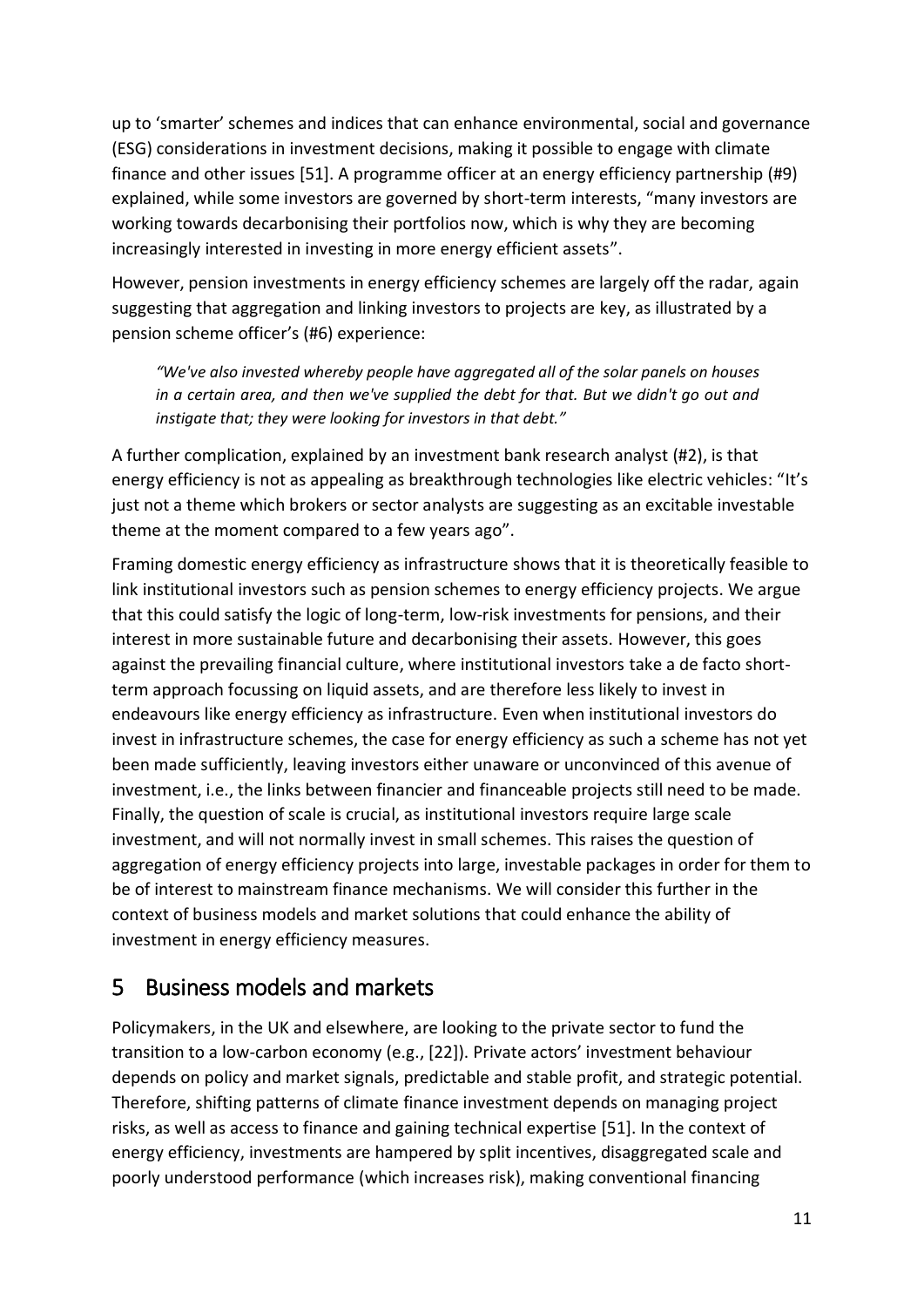mechanisms a poor fit [52]. All of this suggests considering what the current business models are for financing energy efficiency, and whether – in the context of the UK residential sector – energy efficiency retrofits can be supplied through market mechanisms.

#### 5.1 Lessons from the failure of the Green Deal

The Green Deal was an ambitious initiative launched in 2013 by the UK Government to encourage (financially sound) households to invest in energy efficiency improvements. The 'pay-as-you-save' (PAYS) finance mechanism aimed to deliver large scale retrofits without public subsidies in an age of austerity [37,53]. The PAYS mechanism is based on the idea of a loan to finance energy efficiency measures, which is paid back over time, e.g. through energy bills, so that for the payback period, the cost savings are effectively shared between the householder and the financer. Along with the Energy Company Obligation (ECO), the Green Deal was intended to improve residential energy efficiency, replacing two previous policies for household emissions reduction based on obligations on energy suppliers, the Carbon Emissions Reduction Target (CERT) and the Community Energy Saving Programme (CESP), as well as the fuel poverty reduction programme Warm Front [54,55]. The Green Deal is widely regarded as a failure, with original intentions of refurbishing millions of homes by 2020 failing to materialise, as only around 20,000 home energy improvements were funded between 2013-2015 [37].

There are various explanations of the Green Deal's failures to attract householders, with [53] defining three areas to learn from. First, it was a poorly designed policy. There were no guarantees of energy savings and more expensive measures were effectively excluded. Frequent criticisms from our interviewees were that it was overly complex and bureaucratic. Second, the Green Deal had limited financial appeal, with interest rates above mortgage rates or high street secured loans, compounded by lack of grants. Even the upfront assessment costs (Green Deal Advice Reports) were more expensive than many households were willing to pay [54]. The Green Deal also failed to leverage private investment, resulting in a high cost to the taxpayer, when the political attraction of the Green Deal was private finance without government support [37,53]. Third, there was narrow engagement with consumers, as the policy looked solely at financial savings, ignoring home aspirations such as comfort, well-being and health.

Given the Green Deal's narrow economic framing, it is not surprising that saving money was the primary motivation for participating households [54]. However, an academic researcher's (#4) argued that while UK homeowners might be interested in the Green Deal offer, "it is certainly the case that they're not prepared to finance it for themselves, except under rather special circumstances", pointed out that when grants (i.e., upfront support, unlike PAYS) were available for retrofitting, there was no shortage of demand. In other words, this view suggests that a market correction with lower cost loans would be insufficient to solve the Green Deal's failings.

The Green Deal's failure inflicted lasting damage to the retrofit sector in the UK, as the loss of momentum led to significant drops in the rate of retrofits since 2013 [56], with the home insulation rates in dropping to a 2017 low of 5% of the 2012 peak rate [57]. This lack of an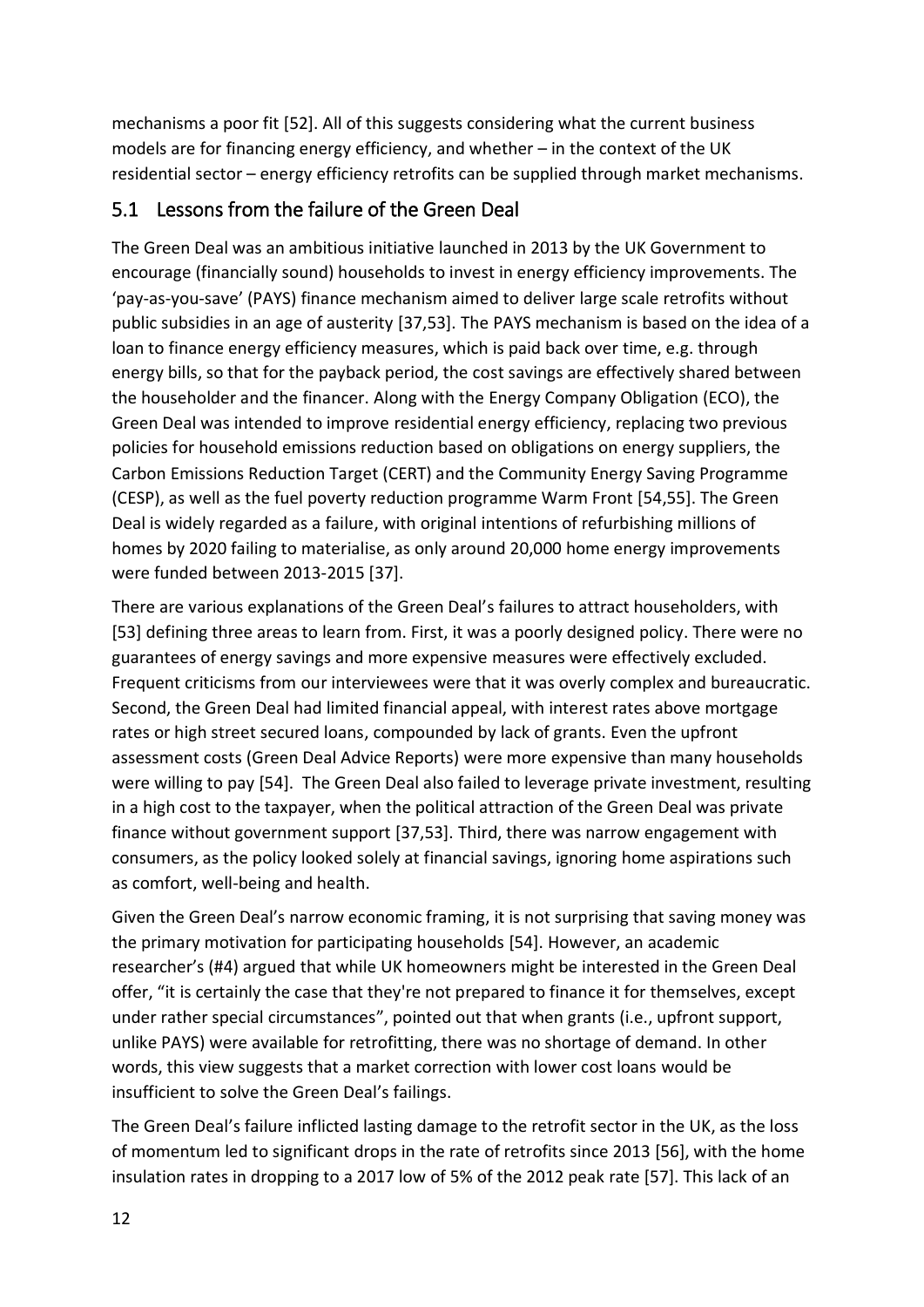effective financing mechanism means that even cost-effective and comfort enhancing opportunities are now missed, including loft and cavity wall insulations, each of which could save a typical home £100 a year or more in energy bills, with a payback time of less than four years [58].

Interviewees expressed concern about where the post-Green Deal policy left us, including shocks to the markets and putting off skilling people in appropriate retrofitting in the future, as an academic researcher (#4) explained:

*"There will be a lot of people who went through that training who now have skills that are not being used and will make other members of the profession much less likely to engage in that kind of upskilling in the future. So that was, in a way, a real tragedy."*

These shortcomings highlight both the sheer scale of the energy efficiency challenge, in terms of number of diverse households that have to be convinced or helped to retrofit, and the need for a coherent and consistent policy environment in enabling a healthy energy efficiency sector with enough skilled labour to carry out the work.

Unlike the scathing criticisms cited above, most interviewees thought the PAYS mechanism was useful, with a sustainability officer in a local authority (#12) suggesting it would incentivise people if it had a low or 0% interest rate. Several interviewees said that the basic structure of the Green Deal was sound, as this analyst (#1) put it:

*"The Green Deal Finance Company was a really excellent initiative. The problem was there was never a focus on how you were going to change demand at scale. Actually, that whole programme, the Green Deal, with a few tweaks around demand creation would have really nailed the issue on how we connect capital to projects."*

While the head of an energy efficiency NGO (#7) suggested that the Green Deal did what many in the energy efficiency field expected, appealing to certain households only, and:

*"It was only a political decision to characterise the Green Deal as something that was going to solve every problem that meant that it failed. So I think it was mis-sold by the politicians."* 

However, others disagreed, with one policy expert (#8) questioning the Green Deal focus on getting the interest rates right, "Or is it that it simply doesn't work effectively as an opt-in model, that you have to create a systematic model?". Another point raised was how poorer households would be served by these business models. A programme officer at an energy efficiency partnership (#9) suggested the Green Deal's goals could be achieved by leaving it to energy planners, and that:

*"If you find a better way to benchmark, to evaluate, and monitor your projects then there you go, you don't necessarily need an innovative business model in order to make that work."* 

We suggest that the focus on financial barriers was inadequate in its appeal to homeowners, certainly correcting the 'market failure' of the Green Deal with lower cost loans would be insufficient, and that a different engagement with households would be necessary. The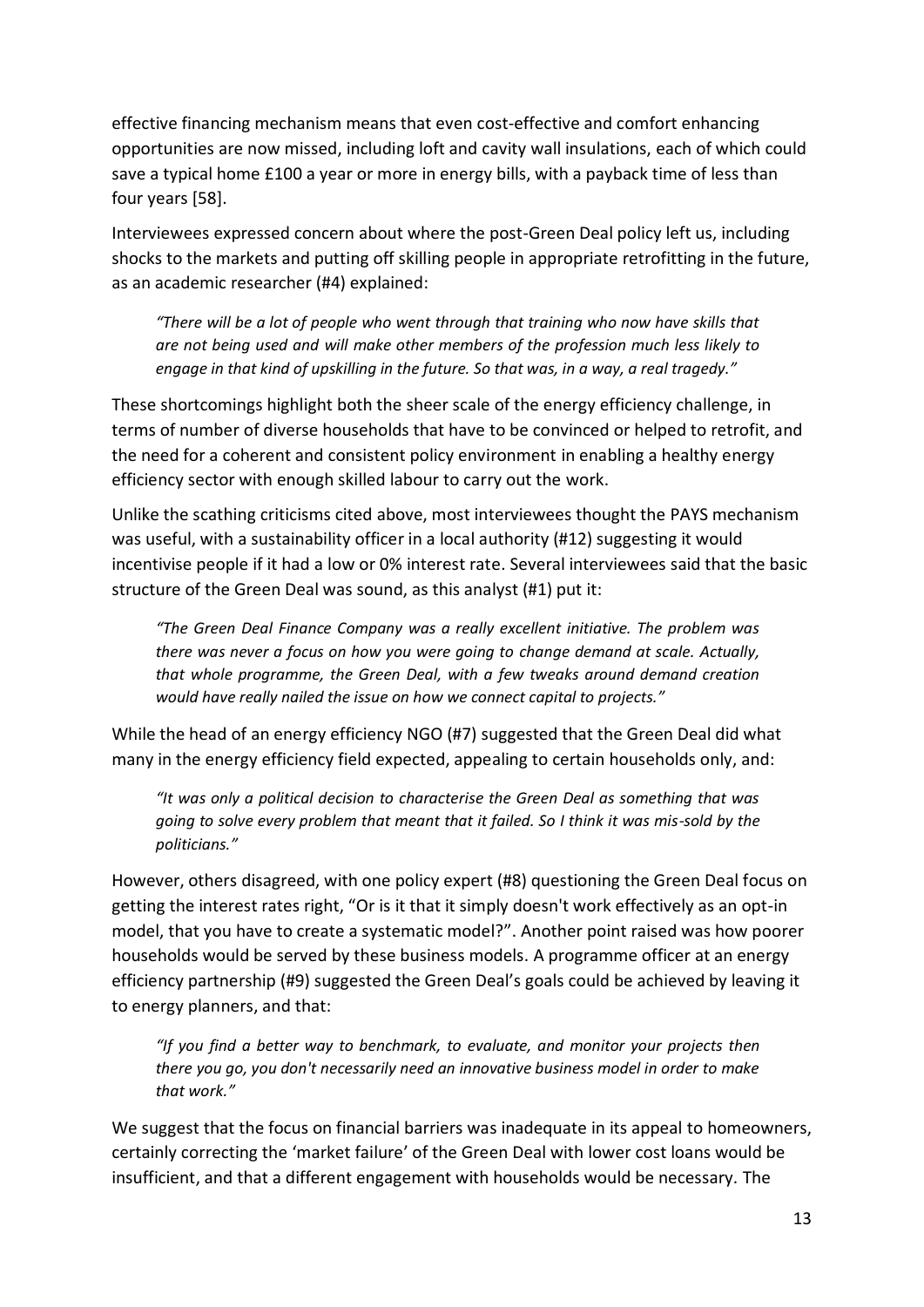Green Deal would in any case be limited to economically attractive measures and to households able to pay an upfront cost and *motivated* primarily by finance (i.e., return on investment).

Considerable research into the decision-making of homeowners who undertake energy efficiency retrofitting indicates that, while financial concerns are important, so are context, routine and disruption, and social influences (for a good review see [59]). Recent research further highlights the importance of positive experience in both process and outcome, recommending social networking for homeowners to share experience and recommendations [60]. Some interviewees mentioned comfort and long-term guarantees as crucial for a successful business model. The director of an energy advisory company (#10) highlighted the importance of a good 'value proposition' (offer to customers):

*"Comfort and modern housing, or housing that's fit for the 21st century, is a much better customer proposition than, 'You might save a couple hundred quid on your energy bill.' With the emphasis on might because you're not actually that sure... You retrofit because you want a modern, comfortable, healthy house."*

This matches applied behavioural research, which recommends situating energy efficiency retrofits within the broader question of why homeowners renovate their homes, and considering everyday life in energy policy, not just one-off decisions [61]. With this in mind, the next section considers on how new business models might be built, learning from the Green Deal.

### 5.2 New business and financing models

This section considers the prospects for new business and financing models that might learn from the Green Deal, and successfully increase uptake of good quality energy efficiency measures in UK households. We focus on two examples: revolving funds and holistic, wholehouse retrofits.

One proposed financing approach using the pay-as-you-save (PAYS) model is the *revolving fund*, which is based on the idea of capital raised being circulated and used more than once: loans are repaid with interest, replenishing the fund and allowing for further loans to be made. Revolving funds are established with the intention of being self-sufficient for long periods, usually requiring a one-time initial investment with capital coming from public sector or private sector loans [17,62]. This model has been suggested for household energy efficiency [63]: Initial funding, probably from private investors, is collected in a 'special purpose vehicle' (SPV), which invests funds in domestic energy efficiency measures. Participating households in turn make regular repayments to the SPV, allowing it to pay installers, and over the longer term, repay investors, potentially making the fund cost neutral over time.

There are advantages and disadvantages to a revolving fund [17,63]. The PAYS mechanism offers households a share of the energy savings generated, while the aggregation of many households offers a more attractive scale of investment to finance, with economies of scale reducing cost and risk. Revolving funds can reduce dependency on external investors,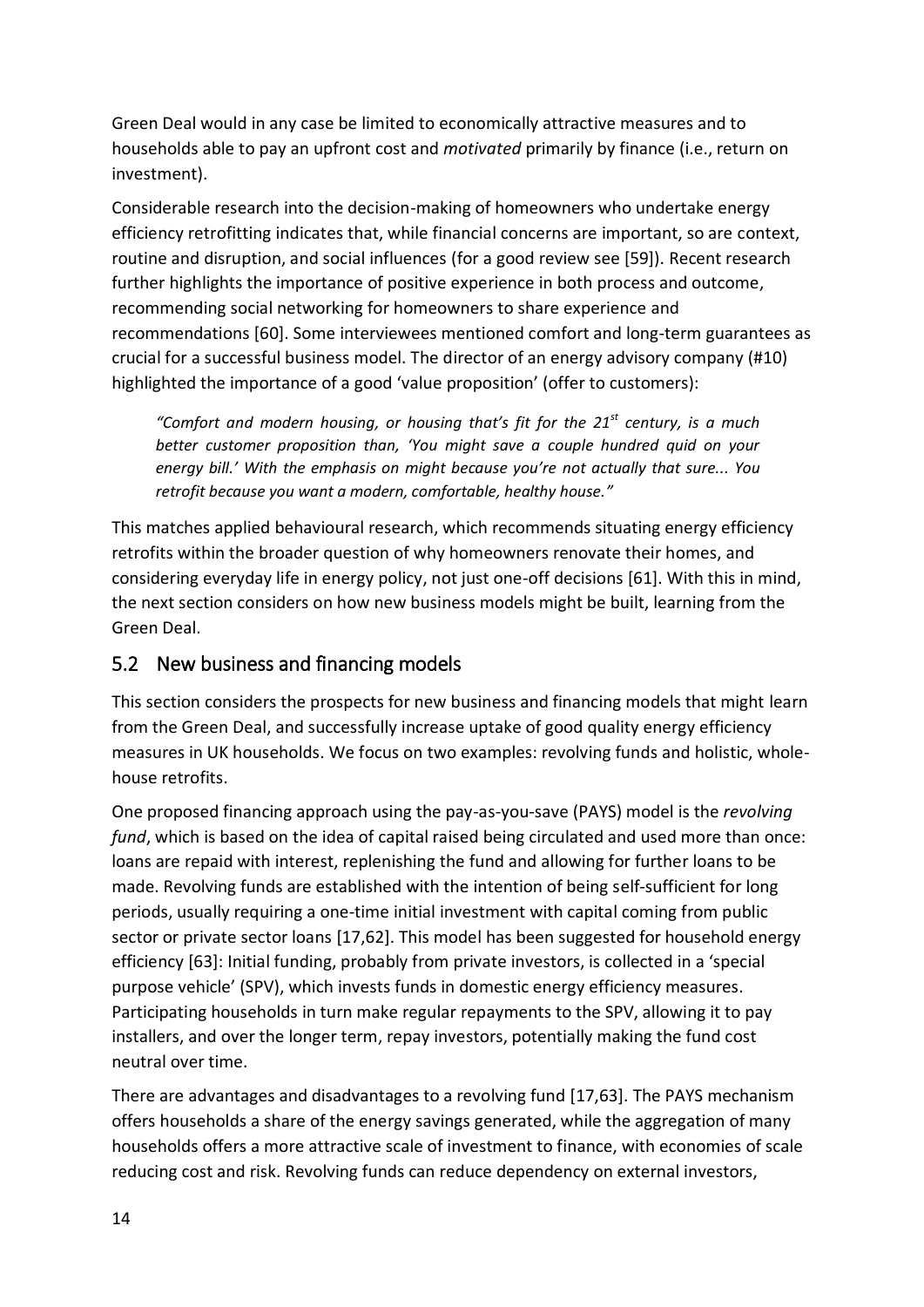offering a long-term financing structure, potentially free from political influence. However, this model requires the government to underwrite loans to homeowners, in order to mitigate investment risks, which could be interpreted as a subsidy to the private sector. Further, revolving funds in energy efficiency require substantial upfront investment and could be cumbersome and expensive to administer. Finally, as with the Green Deal, the market orientation means the fund might be limited to economically attractive measures and exclude poorer households; this might not suffice to meet climate change commitments, and market forces could mean local government and communities lose power over deciding local priorities. A framing of energy efficiency as (part of) a long-term government vision could address many of these issues, e.g., by offering reassurances to private investors, prioritising administration and regulation to guarantee energy savings, and leaving decision making powers in the hands of homeowners and local authorities.

A very different approach is taken by a recent study of residential retrofits in the UK [64], suggesting a successful business model would include a value proposition which focuses on "aesthetics, comfort, health and wellbeing"; guaranteed energy savings; a simplified customer interface; and a low-cost financial model. The study criticises the 'atomised' business model, which suffers from a siloed supply chain, focusing on individual measures installed by separate contractors, and does not guarantee energy performance. It rather supports whole house retrofits and a 'one-stop shop' providing customers with a single point of contact. The whole house retrofit approach opens the possibility of a wider market, as it can attract homeowners interested in renovation who had not considered improving the energy efficiency of their homes – and could enable policy to bundle energy efficiency measures with other home renovation measures [61]. One example is Energiesprong [65], a company offering whole house retrofits with an innovative business model: retrofits are financed through energy savings and reduced maintenance costs (for housing associations); the company uses the social housing sector to launch their market; and they work with governments to improve regulations. The market approach of Energiesprong is in line with the opinions of the director of an energy advisory company (#10):

*"If you came up with the right business model that was very popular in a particular market segment like single-family homes or large apartment blocks run by housing associations, if you have the right customer proposition, you would be overwhelmed by demand I suspect. Nobody seems to have come up with that customer proposition yet."* 

On the other hand, the fact that no business has come up with the right customer proposition is telling, and indeed, other interviewees' disputed the idea that new business models were needed, and whether, in fact, the market approach was the right one. Regardless of business model, most interviewees agreed that lack of available finance was not the main barrier to investment in energy efficiency. Rather, there needs to be demonstrable demand in place for the finance world to have the confidence to invest, as head of an energy efficiency NGO put it (#7):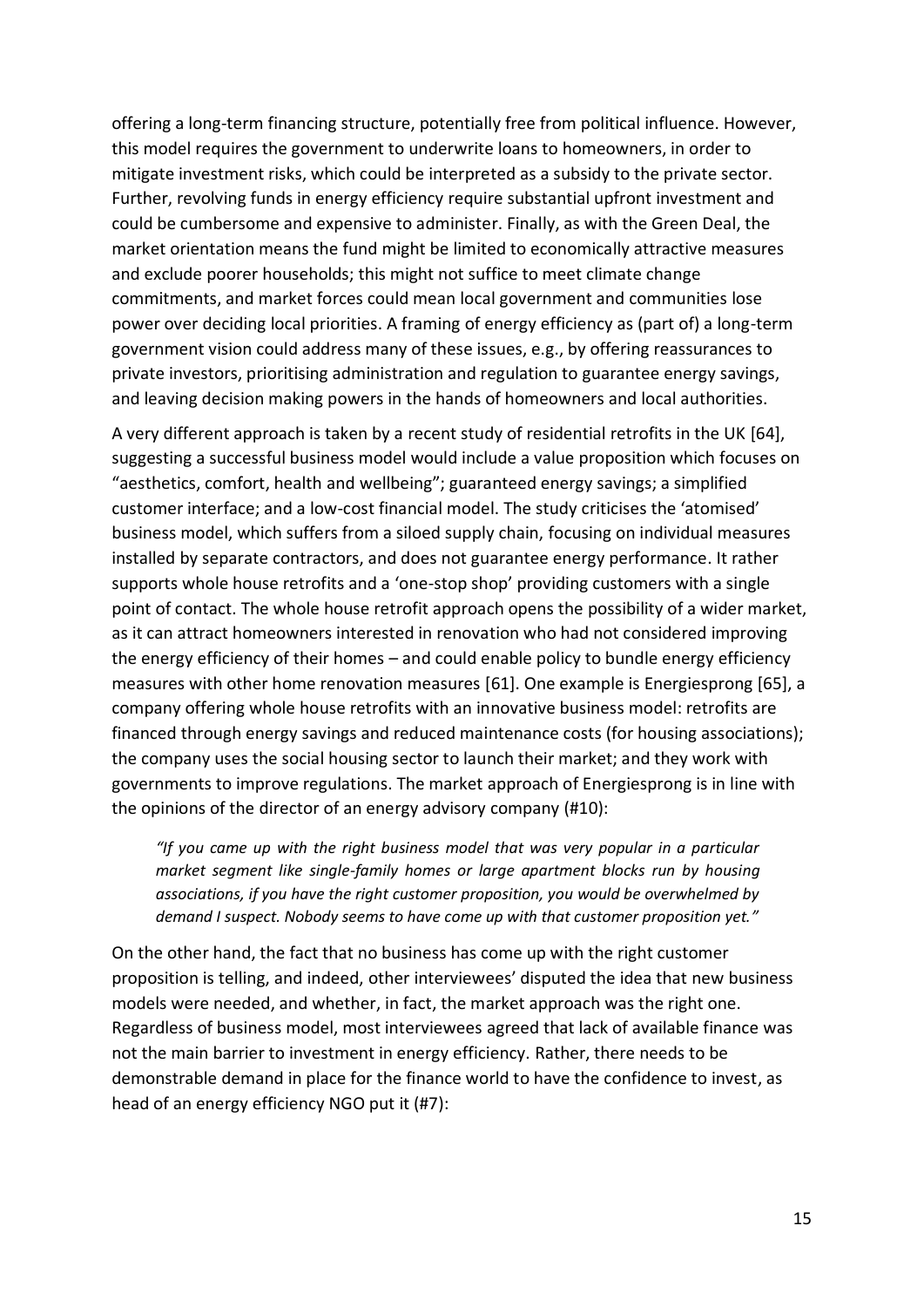*"We keep being told that the finance companies are keen on this, yet they're not pushing it. I can only conclude, from that, that they don't think there's a market at the moment. It's not worth them promoting this."*

Finally, it is worth considering the scale of the challenge: energy efficiency is not a single market, but includes a range of end-users and decision makers in small dispersed projects [17]. It is hard to picture how a single, successful business model would appeal to *all* households; rather, there is a need for diverse and robust policies to support and convince a large number of diverse homeowners and other households in their decision to retrofit. For example, PAYS schemes are better suited to well off homeowners, while poorer households might require grants; and privately rented properties need different mechanisms due to the split incentives between landlords and tenants. In addition, specific measures to tackle more expensive 'deep' renovation are needed, such as obligations to direct a proportion of funds towards deep renovation or through special funding streams with contributions from the private sector [66].

In summary, the consideration of new business models does not lead to simple, nor fully agreed on policy solutions. However, there is general agreement of a need to engage consumers beyond the financial reasoning to establish demand; and that in order to link finance and demand, trust must be built through guaranteed savings for householders, and returns for financiers. We turn next to the role that more trusted institutions, including local and regional initiatives, could play in successful energy efficiency programmes.

# 6 Decentralisation, local and regional solutions

Another route for financing energy efficiency would be through dedicated institutions such as banks, which can provide investments that target policy priorities, or initiatives that might come from local authorities or local and regional partnerships.

### 6.1 Dedicated banks

State investment banks (SIBs) can catalyse low-carbon investments directly through capital provision, but also indirectly through 'de-risking' investments and 'crowding in' private finance by being a first or early mover. They can also play an educational role by assessing low carbon projects more in-depth than financial actors can, and signalling to the investment community that investments are trustworthy [67]. Beyond individual financial mechanisms, SIBs can play a part in implementing policy visions by taking on a 'missionoriented' role, shaping and creating markets, not just addressing market failures [68].

In 2012, the UK launched the *Green Investment Bank* (GIB) with the government as its sole shareholder [69]. This was in line with suggestions following the global recession of 2008 that such a bank could strategically use public finance to secure private investment in low carbon infrastructure [70], and it has in fact been successful in lowering the cost of capital for more 'difficult' green infrastructure projects [69]. The GIB has successfully addressed a range of barriers for energy efficiency investment using skilled personnel and specialist funds and financial tools [67] but it has only financed energy efficiency measures for large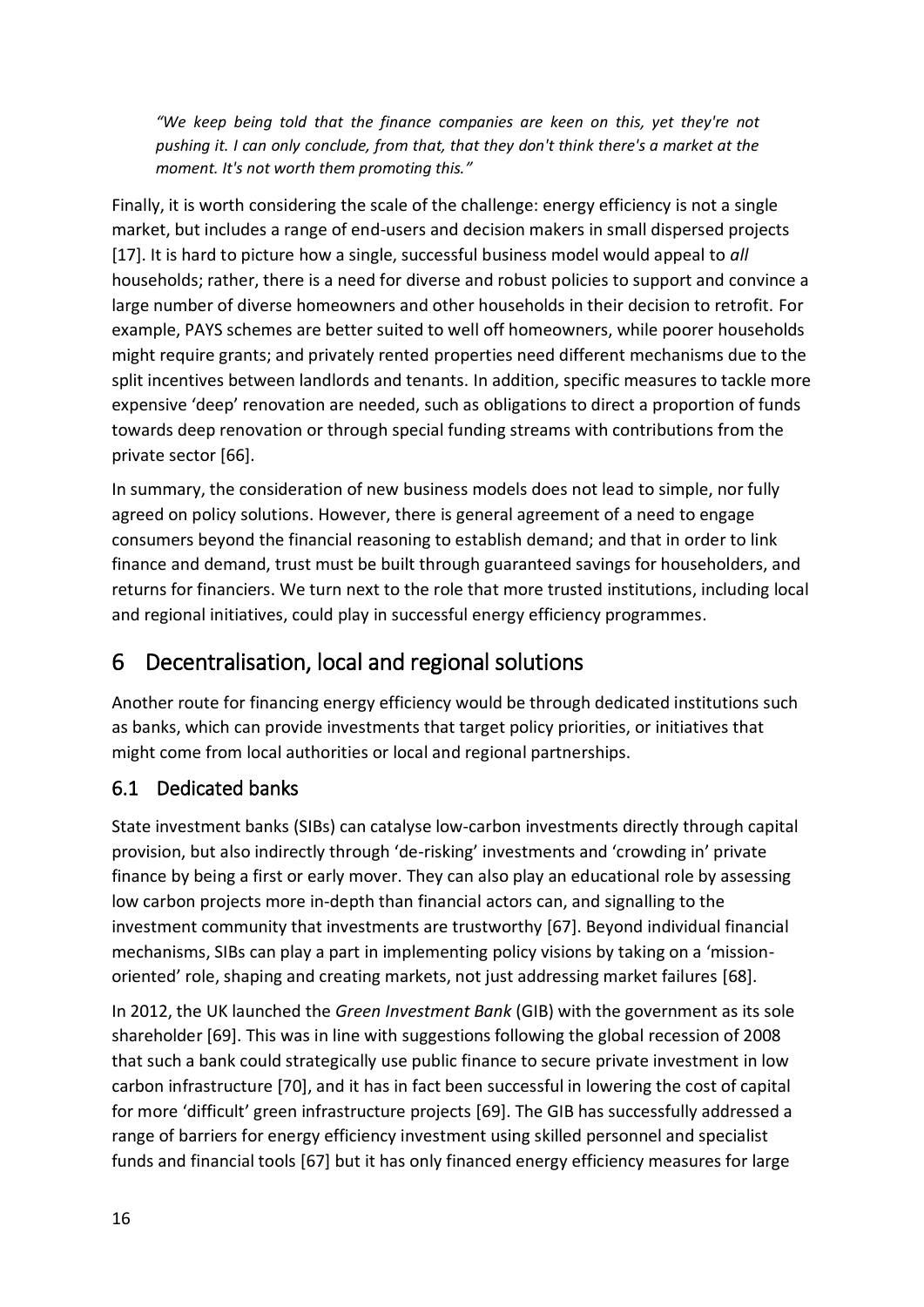scale consumers [8,69]. It has not played a major role in domestic (or other small scale) energy efficiency measures, and only lends in terms equivalent to those of commercial banks [67]. In contrast, the German public development bank KfW is considered a success in investments for energy efficiency improvements, having financed retrofits in 9 million homes (as of 2010) to higher energy efficiency standards as of 2010 [71]. KfW uses its strong credit rating to source capital with which it offers refinancing options for energy efficiency loans and renewable energy projects, lending to fund smaller scale loans and enabling the local energy sector to grow [8,72].

This is an example of how the UK's centralised, market-based finance is structurally unsuited for supporting small scale energy projects, resulting in a 'finance gap' for projects below city level [8]. Some think "there's a clear logic for the Green Investment Bank to get involved [in domestic energy efficiency], in the sense that it's a very cost effective way of reducing carbon", as the head of an energy efficiency NGO (#7) put it, and therefore "surely, it should be high on the list of priorities for something like the Green Investment Bank". Given the scale of the energy efficiency challenge, a central body like the GIB which can manages lower cost loans, as the KfW does, is worth consideration; however, this would require more direction and long-term vision from government. Further, it requires energy efficiency investments to be made before renewable subsidies are paid, sending a clear message about demand (and emissions) reduction. An academic researcher (#4) explained that households had to put up a considerable part of the money for retrofits, but the greater the level of energy efficiency they aspired to, the higher the grant they received.

*"And that seems, in the German context at least, to have been quite effective in encouraging householders who [wanted] to improve their energy efficiency, actually to go that one step further than they might otherwise have done, because they got a larger grant to do it. "*

#### 6.2 Local action

In contrast to the centralised finance structure of GIB, research found that catalysing local (i.e., municipal) government can create new partnerships, helping to address local finance gaps and "mobilize the entire value chain of local climate finance. Through these partnerships, the creation of a 'market place' is enabled." [73](p 5).

UK cities are taking up the cause. A director of retrofit company (#11) detailed how larger cities like Birmingham, Bristol and Sheffield have invested in energy or waste projects, often in partnership with the private sector. These authorities are thinking long-term and taking advantage of their ability to borrow money at low interest rates, especially in the current economic climate. This action might also reflect dissatisfaction with central government, as a think tank analyst (#1) explained, "there is a general trend for local authorities just being really fed up with governments flip flopping in policy and trying to drive this agenda forward themselves".

One of the largest and most successful domestic retrofit schemes in the UK was the Kirklees Warm Zone, which installed insulation in over 50,000 homes in the Kirklees area of West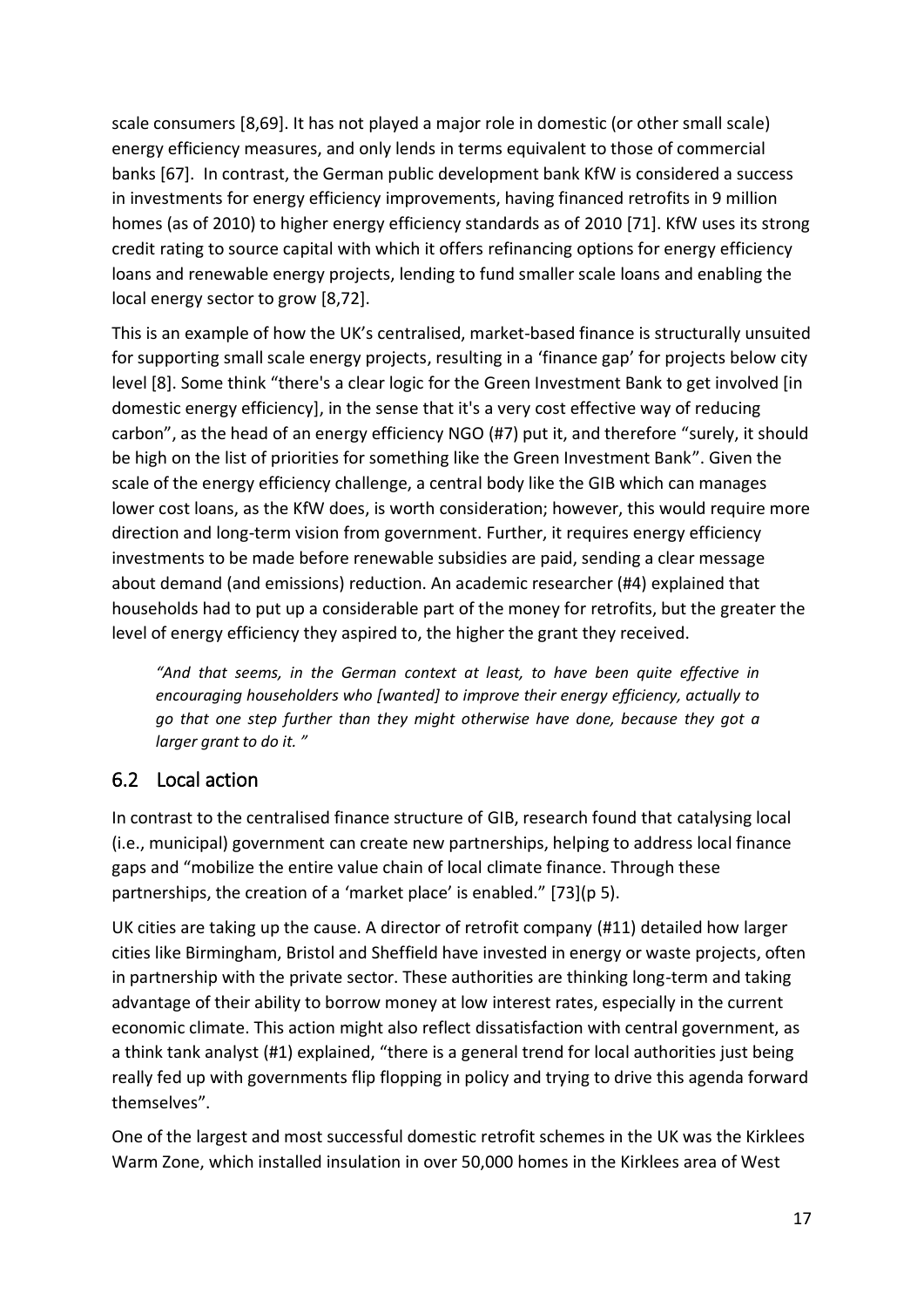Yorkshire in 2007-2010 [74]. The scheme was the initiative of the local authority (Kirklees Council), which funded just over half the £20.9m costs, with the remainder funded by private company Scottish Power, managed by a not-for-profit energy company, Yorkshire Energy Services [74,75].

The scheme saw high uptake (nearly 3 in 10 households), notably exceeding standard projections for middle and high income areas. Energy use savings are estimated at 14.8% across participating households, with additional health benefits from warmer houses, stimulation of the local economy and a rise in house price value [74,75]. Webber et al. attribute the success to an emphasis on quality of installations and significant consumer engagement, including household visits and sustained marketing. Also, in contrast to the Green Deal, Kirklees Warm Zone offered free surveys and assessments, with free loft and cavity wall insulation installed where feasible [54,74].

Examples like this support the case for local and regional initiatives to help realise the potential of energy efficiency programmes. Unfortunately, the centralisation of control and the loss of local and regional capacity in the UK has reduced the effectiveness of policies [76], and there are few initiatives which "focus on supporting Regional and Local financial institutions in identifying needs, opportunities and gaps." [73](p 5). Such initiatives can be more effective, ensuring that environmental and social benefits of projects are internalised [73], for example, by taking advantage of local authorities' knowledge of fuel poor and vulnerable households [40]. Moreover, local institutions and businesses, as well as community groups, are more widely trusted than central government and large energy corporations [5]. For example, some regulators prefer PAYS schemes where bills are collected by a housing association or local authority, distrusting utilities, due to the risk of disconnection in case of default [17].

The 'Civic Energy Sector' refers to energy systems owned by local authorities and civil society structures such as communities, cooperatives and citizens, and their role in a transition to a low-carbon economy [8]. Local initiatives can be seen as examples of the UK's small but growing civic energy sector, which has a potential to play an important role in financing and supporting energy efficiency and demand side management activities. The recent government Industrial Strategy Green Paper [27] suggests stronger, better developed sectoral and local institutions are good for economic competition. The description includes local financial institutions and local enterprise partnerships, compatible with the idea of a strong civic energy sector, although the emphasis is on the private sector, for example, giving businesses "direct role in shaping the future of their local communities" [27](p 120). We suggest a new framing for domestic energy efficiency would benefit from actively promoting the civic energy sector and increasing local capacity.

# 7 Conclusions and policy implications

Various policies over the years have not succeeded in raising energy efficiency of the UK housing stock fast enough to meet ambitious climate change targets. This paper argues there is a need for a new, more positive framing for domestic energy efficiency policy, which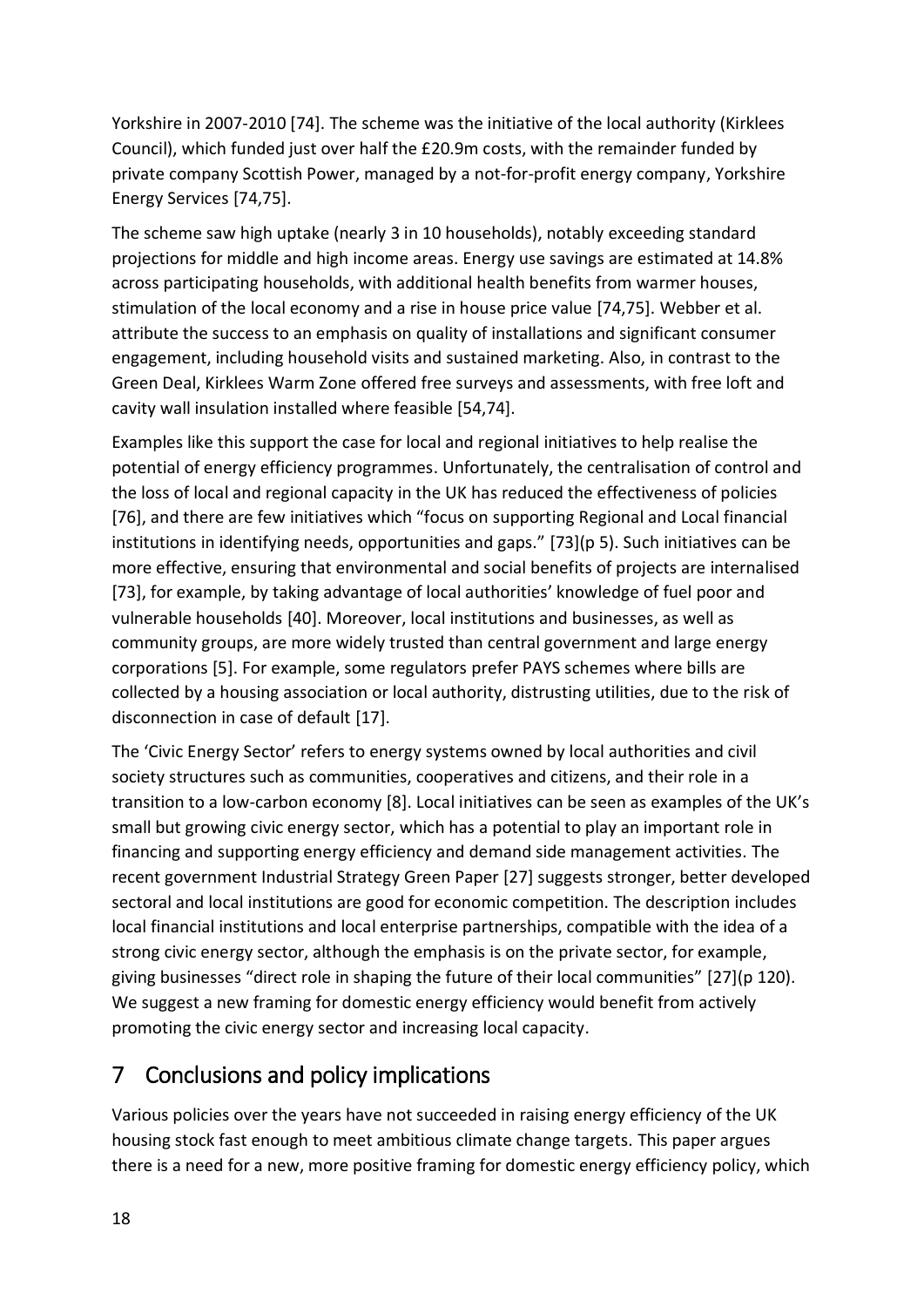moves beyond addressing barriers and market failures. We suggest have identified three aspects of a new policy framing: *energy efficiency as infrastructure*; *new business and financing models for energy efficiency provision*; and *decentralised financing institutions for energy efficiency investment*. We argue that this could help address the challenges of linking finance to energy efficiency projects by better addressing the needs of both householders and investors in order to create investable opportunities that are appropriate and attractive. We now offer some policy recommendations from our work.

The first area of recommendations is around **government action and leadership**. While our interviewees had different opinions of the role of government and public finance, there was strong agreement that the UK government lacks the direction or long-term vision needed for a major energy efficiency overhaul. There is a lack of continuity, with changes in policy direction and agenda, damaging the energy efficiency sector as investments in skills are not rewarded, and confidence in policy drops. This (perceived) lack of leadership stems partly from a neoliberal political economy in the UK, which frames the low carbon transition in terms of state-enabled competitive markets [8]. However, short-termism and risk avoidance in the finance world suggest the markets cannot be expected to solve the energy efficiency problem on their own. The government needs to show strategic, long-term commitment to domestic energy efficiency improvements: public policy can affect the direction of innovation and change, including shaping and creating markets [77]. In other words, there is an important and necessary role for government in any large scale energy efficient retrofitting of UK homes, *even if the mechanisms are to be market-based*. Showing commitment and leadership are necessary in order to signal to the private sector that financial investment in energy efficiency is a long-term government priority. An example of such leadership is Mission Innovation, the intergovernmental initiative launched at COP 21 to increase R&D funding for clean energy, in which the public sector seeks to draw in private sector investors [78]. An example at the national level might be reframing energy efficiency as an infrastructural issue, with government taking on responsibilities accordingly, including rewarding social benefits and providing capital spending where an investment gap now exists.

The second area of recommendations is around **guaranteed energy savings**. Homeowners require guarantees for financial planning and trust building, as well as for considerations of home comfort. Both the German KfW and the Kirklees Warm Zone show examples of successfully demanding high renovation standards, partly through decentralised finance and action from local actors and networks. Empowerment of decentralised institutions, through nurturing the UK's civic energy sector, could promote high standards, with local authorities and others working in collaboration with central government and in partnerships with the private sector. Government needs to work together with energy efficiency actors both to improve regulations for retrofits, but crucially also to ensure that innovators with new business models or value propositions are not hampered by current policies and regulations. These innovators can act as bottom up intermediaries who facilitate the creation of new business models and niche markets [79], as has been recommended in the energy services context [80]. Finally, a proven, sustained demand for energy efficiency is needed if private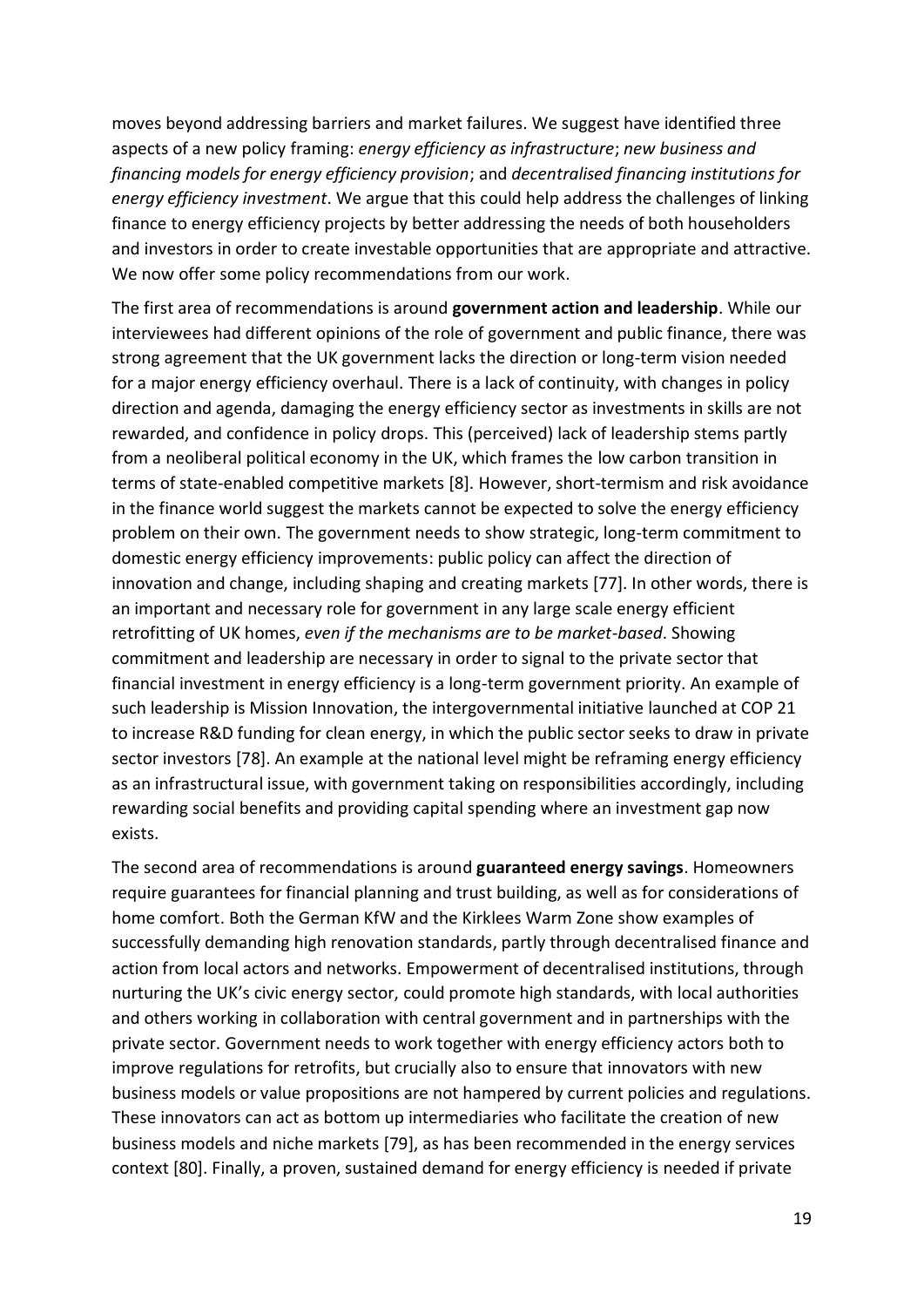finance is to be drawn in; guaranteeing energy savings would help challenge overly conservative risk assessments from the finance sector.

A third area of recommendations is around the **scale of the challenge**. Millions of households in the UK require energy efficient retrofits in order to meet climate change and affordability targets, suggesting this could be an investment large enough to interest mainstream finance. However, these homes and households are too diverse for any one policy or funding stream to address. Different approaches are needed for able-to-pay homeowners and poorer households; tenants of private landlords require consideration due to split incentives; and deeper retrofits, which are not financially attractive, might need separate funding streams. While aggregation of many projects, for example through a revolving fund, might be appropriate for many households and a suitable vehicle to attract investors, the government still has a role: first, in 'crowding in' and otherwise attracting private investors – for example, by underwriting loans in order to de-risk investments and by accepting that some public finance investments are inevitable, for example, through grants to poorer households. Again, we point to the high profile Mission Innovation as an example of governments seeking to crowd in private sector funding [78]. This finding supports previous research arguing that a comprehensive and well-targeted mix of policy instruments, based on a range of economic perspectives and analysis of what works in practice, is needed for energy efficiency policy [81].

Our final recommendations concern **engaging homeowners** beyond information provision and financial incentives. A wider framing could incorporate whole house renovation, and aspects beyond energy savings, such as comfort and modernity. New business models can play a part, for example through having a single point of contact for the consumer, for information, renovation and finance; and through more holistic business models and chains of supply suited to deep retrofits and a whole house approach, rather than piecemeal installations [64]. Decentralised institutions, such as local government, and even (local) social networks can also play an important part through engagement with consumers and using local knowledge to build trust.

While this study is UK based, and issues such as transforming housing stock to make it more sustainable are country and context specific, we believe there are lessons that can be generalised for other countries. Much of the finance related research we draw on is international. In the current global economic climate, there are limits to pure public funding on the one hand, while market-based solutions are limited by their very nature on the other.

Our study suggests that levering investment at the household level, as the Green Deal attempted, is not a viable large scale solution. Rather, for the scale of finance needed, new finance mechanisms are needed to make investments attractive to both householders and investors. This includes considerations given to different business models that might appeal to different types of households in terms of their finance and (potential) motives for renovation.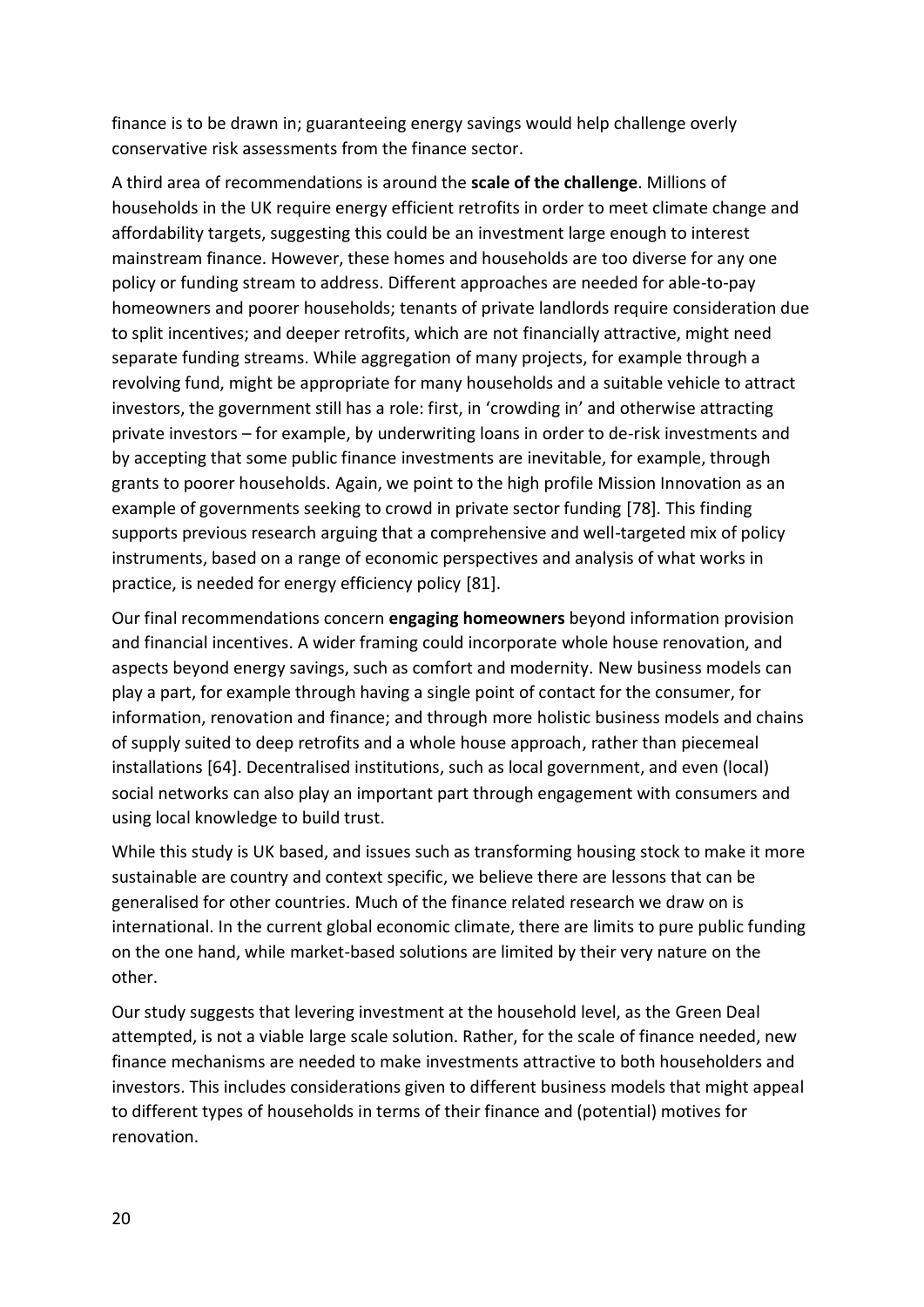Thus, while the details of new framings for financing energy efficiency are be necessity country specific, depending on institutional settings, we believe the broad ideas outlined here are widely applicable. Specifically, we suggest treating energy efficiency as infrastructure, and decentralised financing institutions for local or regional funding, are two widely-applicable approaches.

We do not offer a complete and rigid framing for financing domestic energy efficiency. However, we suggest that a successful framing that would better enable private finance to invest would include long-term government commitment, as for infrastructure; would foster new business models and funding streams; and would empower a variety of decentralised actors and intermediaries to successfully engage with households.

## References

- 1. Wilson, C.; Grubler, A.; Gallagher, K. S.; Nemet, G. F. Marginalization of end-use technologies in energy innovation for climate protection. *Nat. Clim. Chang.* **2012**, *2*, 780–788, doi:10.1038/nclimate1576.
- 2. DECC *The Energy Efficiency Strategy: The Energy Efficiency Opportunity in the UK*; Department of Energy and Climate Change, 2012;
- 3. Sorrell, S. Reducing energy demand: A review of issues, challenges and approaches. *Renew. Sustain. Energy Rev.* **2015**, *47*, 74–82, doi:10.1016/j.rser.2015.03.002.
- 4. HMG *The Clean Growth Strategy: Leading the way to a low carbon future*; HM Government, 2017;
- 5. Mallaburn, P. S.; Eyre, N. Lessons from energy efficiency policy and programmes in the UK from 1973 to 2013. *Energy Effic.* 2014, *7*, 23–41.
- 6. Geller, H.; Harrington, P.; Rosenfeld, A. H.; Tanishima, S.; Unander, F. Polices for increasing energy efficiency: Thirty years of experience in OECD countries. *Energy Policy* **2006**, *34*, 556–573, doi:10.1016/j.enpol.2005.11.010.
- 7. Bolton, R.; Foxon, T. J.; Hall, S. Energy transitions and uncertainty: Creating low carbon investment opportunities in the UK electricity sector. *Environ. Plan. C Gov. Policy* **2015**, *34*, 1387–1403, doi:10.1177/0263774X15619628.
- 8. Hall, S.; Foxon, T. J.; Bolton, R. Financing the civic energy sector: How financial institutions affect ownership models in Germany and the United Kingdom. *Energy Res. Soc. Sci.* **2016**, *12*, 5–15.
- 9. Hall, S.; Foxon, T. J.; Bolton, R. Investing in low-carbon transitions: energy finance as an adaptive market. *Clim. Policy* **2017**, *17*, 280–298, doi:10.1080/14693062.2015.1094731.
- 10. Mazzucato, M.; Semieniuk, G. Financing renewable energy: Who is financing what and why it matters. *Technol. Forecast. Soc. Change* **2016**, *127*, 8–22, doi:10.1016/j.techfore.2017.05.021.
- 11. Wüstenhagen, R.; Menichetti, E. Strategic choices for renewable energy investment: Conceptual framework and opportunities for further research. *Energy Policy* **2012**, *40*,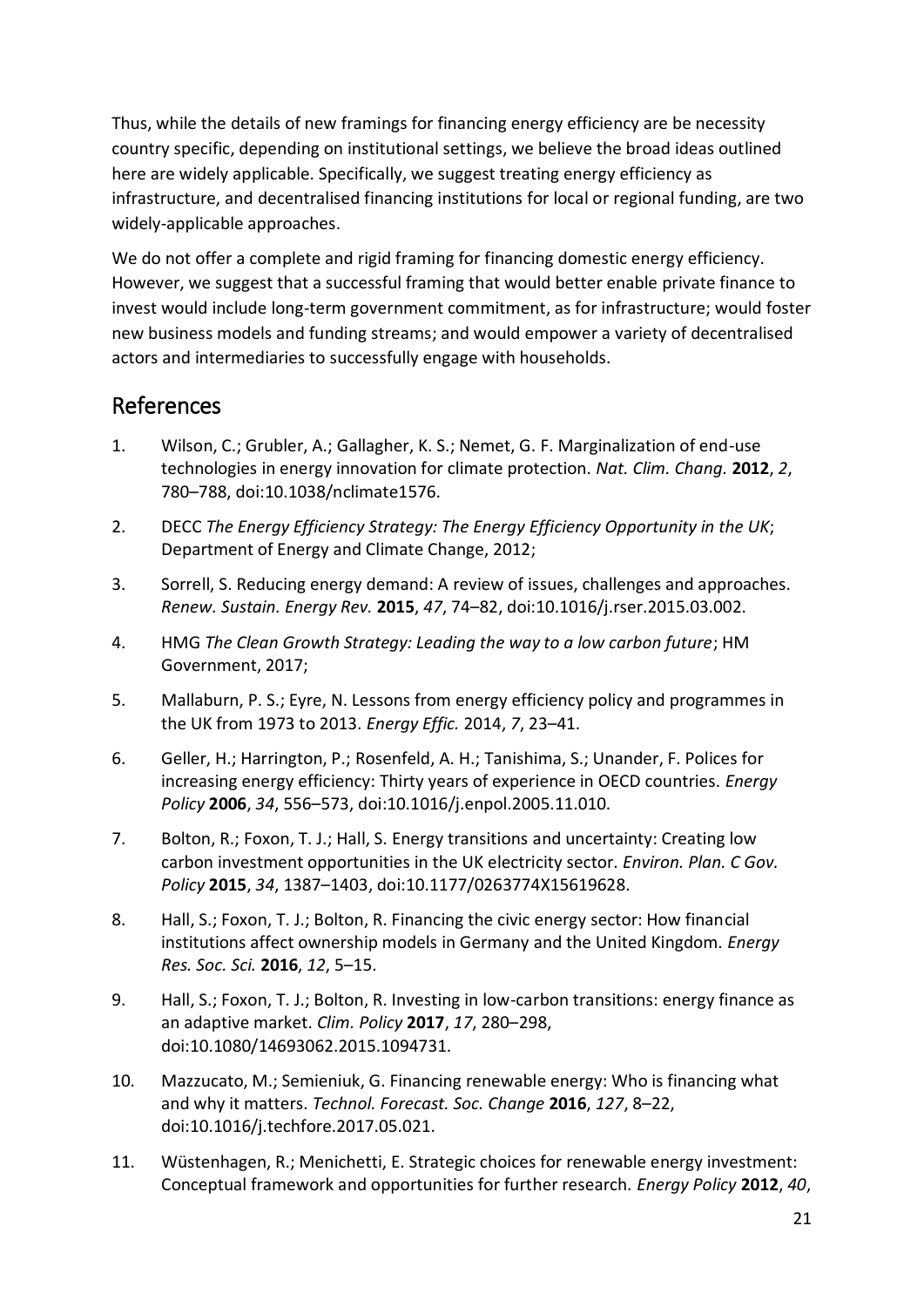1–10, doi:10.1016/j.enpol.2011.06.050.

- 12. Polzin, F. Mobilizing private finance for low-carbon innovation A systematic review of barriers and solutions. *Renew. Sustain. Energy Rev.* **2017**, *77*, 525–535, doi:10.1016/j.rser.2017.04.007.
- 13. ICP *Investor Confidence Project Europe*; Investor Confidence Project, 2015;
- 14. UNEP *The Financial System We Need: From Momentum to Transformation*; United Nations Environment Programme, 2016;
- 15. New Climate Economy *The Sustainable Infrastrcuture Imperative: Financing for Better Growth and Development*; The Global Commission on the Economy and Climate, 2016;
- 16. Sorrell, S.; O'Malley, E.; Schleich, J.; Scott, S. *The Economics of Energy Efficiency: Barriers to Cost-Effective Investment*; Edward Elgar, 2004; ISBN 1 84064 889 9.
- 17. Rezessy, S.; Bertoldi, P. *Financing Energy Efficiency: Forging the link between financing and project implementation*; Ispra: Joint Research Centre of the European Commission, 2010;
- 18. DECC *Final Stage Impact Assessment for the Green Deal and Energy Company Obligation*; 2012;
- 19. Jackson, J. Promoting energy efficiency investments with risk management decision tools. *Energy Policy* **2010**, *38*, 3865–3873, doi:10.1016/j.enpol.2010.03.006.
- 20. Shwom, R.; Bruce, A. U.S. non-governmental organizations' cross-sectoral entrepreneurial strategies in energy efficiency. *Reg. Environ. Chang.* **2018**, *18*, 1309– 1321, doi:10.1007/s10113-018-1278-x.
- 21. Madi, M. A. Climate finance and the role of private equity funds: contemporary trends. In *Value , Valuation, Valuing*; Madi, M. A., Kennet, M., Windham-Bellord, K. A., Eds.; Green Economics Institute, 2017.
- 22. Standard & Poor's *Can Capital Markets Bridge The Climate Change Financing Gap?*; Standard & Poor's Financial Services, 2010;
- 23. Battiston, S.; Mandel, A.; Monasterolo, I.; Schütze, F.; Visentin, G. A climate stresstest of the financial system. *Nat. Clim. Chang.* **2017**, *7*, 283–288, doi:10.1038/nclimate3255.
- 24. Della Croce, R.; Stewart, F.; Yermo, J. Promoting Longer-Term Investment by Institutional Investors: Selected Issues and Policies. *OECD J. Financ. Mark. Trends* **2011**, *1*, 145–164, doi:10.1787/fmt-2011-5kg55b0z1ktb.
- 25. European Commission Communication from the Commission: Clean Energy For All Europeans, Annex 2 2016, COM(2016) 860 final.
- 26. EEFTG G20 Energy Efficiency Investment Toolkit (2017) 2017.
- 27. HMG *Building our Industrial Strategy: Green Paper*; HM Government, 2017;
- 28. BEIS Independent review to ensure energy is affordable for households and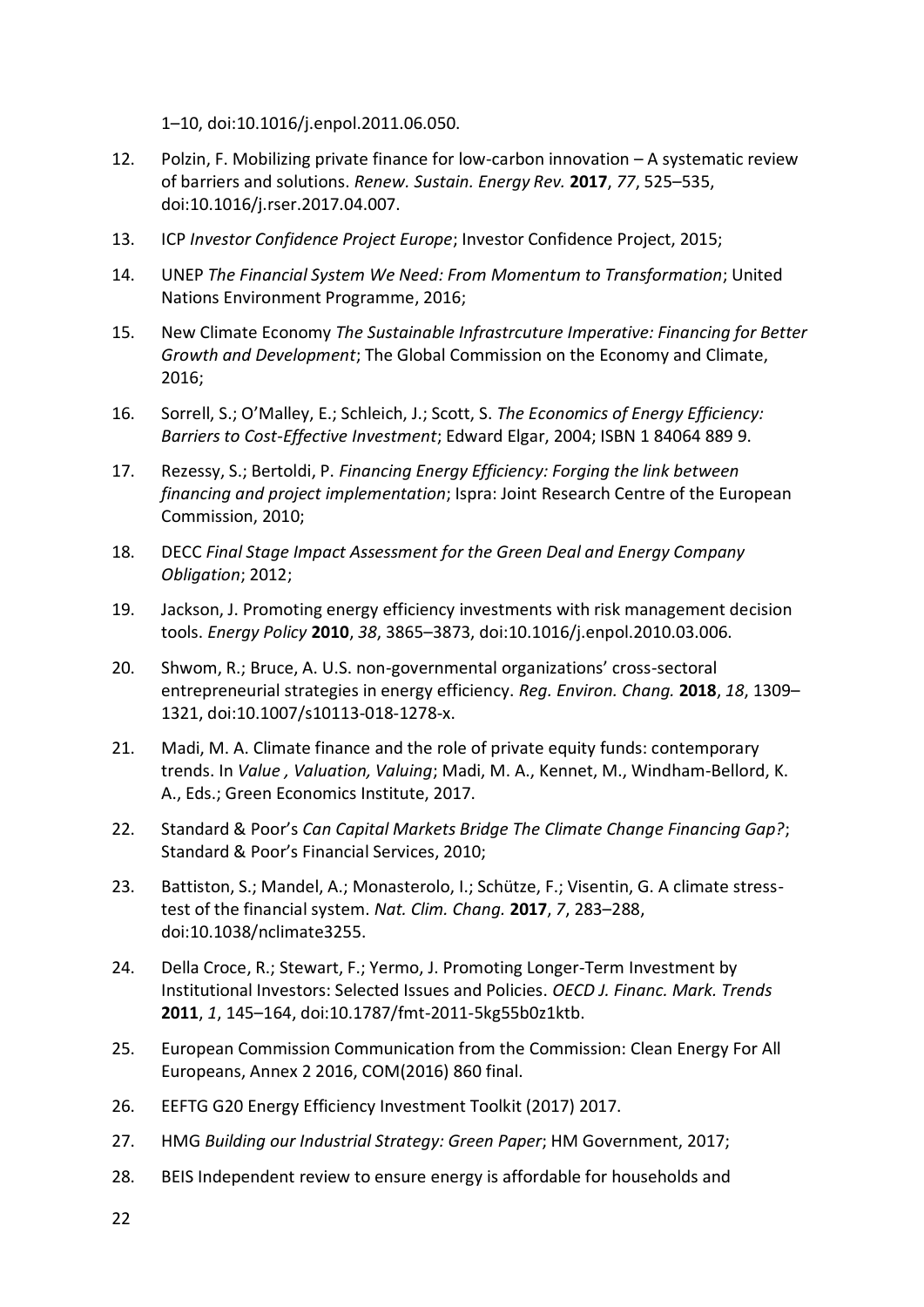businesses Available online: https://www.gov.uk/government/news/independentreview-to-ensure-energy-is-affordable-for-households-and-businesses (accessed on May 11, 2018).

- 29. Helm, D. *Cost of Energy Review*; HM Government, 2017;
- 30. New Power Industry reacts to Helm review Available online: https://www.newpower.info/2017/10/industry-reacts-to-helm-review/ (accessed on Nov 9, 2017).
- 31. UKERC *Cost of Energy Review: call for evidence. Response by the UK Energy Research Centre (UKERC)*; UK Energy Research Centre, 2017;
- 32. BEIS Cost of energy: independent review Available online: https://www.gov.uk/government/publications/cost-of-energy-independent-review (accessed on Oct 18, 2017).
- 33. Palmer, J.; Cooper, I. *United Kingdom housing energy fact file*; UK Department of Energy and Climate Change, 2013;
- 34. Sweatman, P.; Managan, K. *Financing Energy Efficiency Building Retrofits: International policy and business model review and Regulatory Alternatives for Spain*; Climate Strategy and Partners, 2010;
- 35. Holmes, I.; Lawson, R.; Wallis, E. *Taking Back Control: Where Next for Household Energy Efficiency Policy in the Uk?*; E3G and the Fabian Society: London, 2015;
- 36. Holmes, I. Financing energy efficiency: Bringing together the Green Infrastructure Bank, green bonds and policy 2010.
- 37. Hall, S.; Caldecott, B. Better Homes: Incentivising Home Energy Improvements 2016.
- 38. HMG; Ofgem *Upgrading Our Energy System: Smart Systems and Flexibility Plan*; HM Government, 2017;
- 39. Amon, A.; Holmes, I. Energy Efficiency as Infrastructure: Leaping the Investment Gap 2016.
- 40. Frontier Economics *Energy efficiency: An infrastructure priority*; London, 2015;
- 41. UKGBC *A housing stock fit for the future: Making home energy efficiency a national infrastructure priority*; UK Green Building Council, 2014;
- 42. Cowart, R. Unlocking the Promise of the Energy Union : "Efficiency First" is Key 2014.
- 43. Gaventa, J.; Dufour, M.; Bergamaschi, L. More security, lower cost: A smarter approach to gas infrastructure in Europe 2016.
- 44. NIC *Congestion, Capacity, Carbon: Priorities for National Infrastructure: Consultation on a National Infrastructure Assessment*; National Infrastructure Commission, 2017;
- 45. Mazzucato, M.; Perez, C. Innovation as Growth Policy: The Challenge for Europe. In *The Triple Challenge for Europe: Economic Development, Climate Change, and Governance*; Fagerberg, J., Laestadius, S., Martin, B. R., Eds.; Oxford University Press, 2015; pp. 229–264 ISBN 978-0-19-874741-3.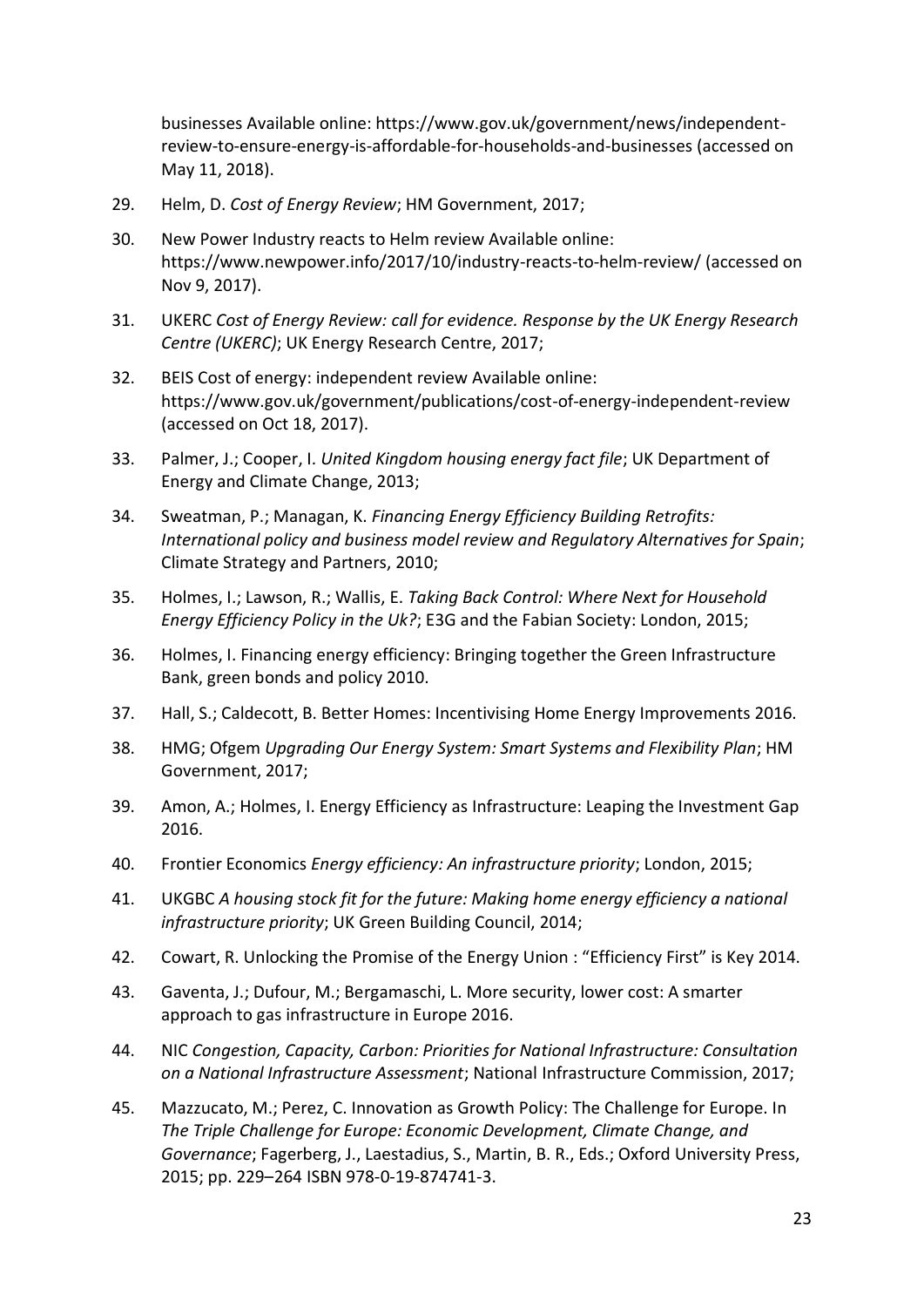- 46. Madi, M. A. Old and new business models: rethinking the challenges of short-termism in business and society. In *Value , Valuation, Valuing*; Madi, M. A., Kennet, M., Windham-Bellord, K. A., Eds.; Green Economics Institute, 2017.
- 47. Mazzucato, M. Innovation, the State and Patient Capital. In *Rethinking Capitalism: Economics and Policy for Sustainable and Inclusive Growth*; Jacobs, M., Mazzucato, M., Eds.; Wiley-Blackwell & The Political Quarterly, 2016 ISBN 9781119120957.
- 48. Barton, D.; Wiseman, M. Focusing capital on the long term. *Harv. Bus. Rev.* **2014**, *JAN*-*FEB*, doi:10.1353/abr.2012.0147.
- 49. UNEP The Financial System We Need: Aligning the Financial System with Sustainable Development. Policy Summary 2015.
- 50. Farrand, L. *Pensions Age*. November 2016,.
- 51. Buchner, B. K.; Trabacchi, C.; Mazza, F.; Abramskiehn, D.; Wang, D. *Global Lanscape of Climate Finance 2015*; Climate Policy Initiative, 2015;
- 52. EEFTG *G20 Energy Efficiency Investment Toolkit: Case Studies*; G20 Energy Efficiency Finance Task Group, 2017;
- 53. Rosenow, J.; Eyre, N. A post mortem of the Green Deal: Austerity, energy efficiency, and failure in British energy policy. *Energy Res. Soc. Sci.* **2016**, *21*, 141–144.
- 54. Marchand, R. D.; Koh, S. C. L.; Morris, J. C. Delivering energy efficiency and carbon reduction schemes in England: Lessons from Green Deal Pioneer Places. *Energy Policy* **2015**, *84*, 96–106, doi:10.1016/j.enpol.2015.04.035.
- 55. Rosenow, J.; Eyre, N. The Green Deal and the Energy Company Obligation. *Proc. ICE - Energy* **2013**, *166*, 127–136, doi:10.1680/ener.13.00001.
- 56. ACE; Energy Bill Revolution *ECO and the Green Deal*; Association for the Conservation of Energy and Energy Bill Revolution: London, 2014;
- 57. CCC *Reducing UK emissions: 2018 Progress Report to Parliament*; Committee on Climate Change, 2018;
- 58. *Shifting the focus: energy demand in a net-zero carbon UK*; Eyre, N., Killip, G., Eds.; Centre for Research into Energy Demand Solutions: Oxford, UK, 2019; ISBN 978-1- 913299-00-2.
- 59. Wilson, C.; Hargreaves, T.; Hauxwell-Baldwin, R. Smart homes and their users: a systematic analysis and key challenges. *Pers. Ubiquitous Comput.* **2015**, *19*, 463–476, doi:10.1007/s00779-014-0813-0.
- 60. Bobrova, Y.; Chiu, L. F.; Papachristos, G. Understanding homeowners' renovation decisions resulting in low carbon retrofit. In *BEHAVE 2018: 5th European Conference on Behaviour and Energy Efficiency*; Zurich, Switzerland, 2018.
- 61. Wilson, C.; Crane, L.; Chryssochoidis, G. Why do homeowners renovate energy efficiently? Contrasting perspectives and implications for policy. *Energy Res. Soc. Sci.* **2015**, *7*, 12–22, doi:10.1016/j.erss.2015.03.002.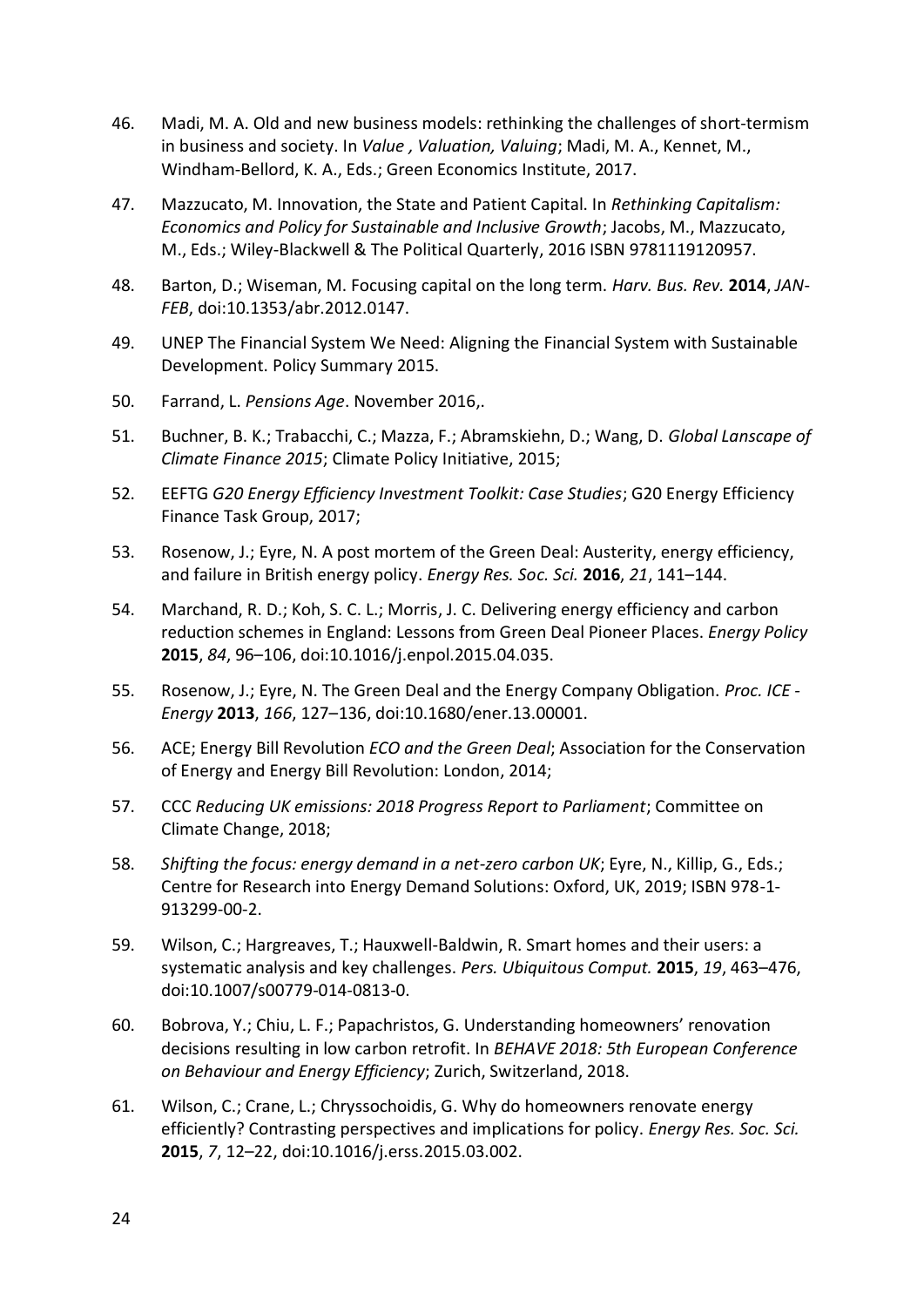- 62. Akvopedia Akvopedia Available online: http://akvopedia.org/wiki/Revolving\_funds (accessed on Dec 15, 2016).
- 63. Gouldson, A.; Kerr, N.; Millward-Hopkins, J.; Freeman, M. C.; Topi, C.; Sullivan, R. Innovative financing models for low carbon transitions: Exploring the case for revolving funds for domestic energy efficiency programmes. *Energy Policy* **2015**, *86*, 739–748, doi:10.1016/j.enpol.2015.08.012.
- 64. Brown, D. Business models for residential retrofit in the UK: a critical assessment of five key archetypes. *Energy Effic.* **2018**, 1–21, doi:https://doi.org/10.1007/s12053- 018-9629-5.
- 65. Energiesprong Energiesprong UK Available online: http://www.energiesprong.uk (accessed on May 10, 2017).
- 66. Eichhammer, W.; Ragwitz, M.; Schlomann, B. Financing Instruments to Promote Energy Efficiency and Renewables in Times of Tight Public Budgets. *Energy Environ.* **2013**, *24*, 1–26, doi:10.1260/0958-305X.24.1-2.1.
- 67. Geddes, A.; Schmidt, T. S.; Steffen, B. The multiple roles of state investment banks in low-carbon energy finance: An analysis of Australia, the UK and Germany. *Energy Policy* **2018**, *115*, 158–170, doi:10.1016/j.enpol.2018.01.009.
- 68. Mazzucato, M.; Penna, C. C. R. Beyond market failures: the market creating and shaping roles of state investment banks. *J. Econ. Policy Reform* **2016**, *19*, 305–326, doi:10.1080/17487870.2016.1216416.
- 69. GIB Green Investment Bank Available online: http://www.greeninvestmentbank.com (accessed on Jan 5, 2017).
- 70. Holmes, I.; Mabey, N. Accelerating Green Infrastructure Financing: Outline proposals for UK green bonds and infrastructure bank Briefing Note 2009.
- 71. Schröder, M.; Ekins, P.; Power, A.; Zulauf, M.; Lowe, R. *The KfW experience in the reduction of energy use in and CO2 emissions from buildings: Operation, impacts and lessons for the UK*; UCL (University College London), 2011;
- 72. KfW Bankengruppe German approaches in promoting energy efficiency: KfW best practice experience. In *Workshop on Energy Efficiency, London*; London, 2012.
- 73. CCFLA *Localizing climate finance: Mapping gaps and opportunities, Designing solutions*; Cities Climate Finance Leadership Alliance, 2016;
- 74. Webber, P.; Gouldson, A.; Kerr, N. The impacts of household retrofit and domestic energy efficiency schemes: A large scale, ex post evaluation. *Energy Policy* **2015**, *84*, 35–43, doi:10.1016/j.enpol.2015.04.020.
- 75. Butterworth, N.; Southernwood, J.; Dunham, C. *Kirklees Warm Zone Economic Impact Assessment*; Carbon Descent: London, 2011;
- 76. Uyarra, E.; Shapira, P.; Harding, A. Low carbon innovation and enterprise growth in the UK: Challenges of a place-blind policy mix. *Technol. Forecast. Soc. Change* **2016**, *103*, 264–272, doi:10.1016/j.techfore.2015.10.008.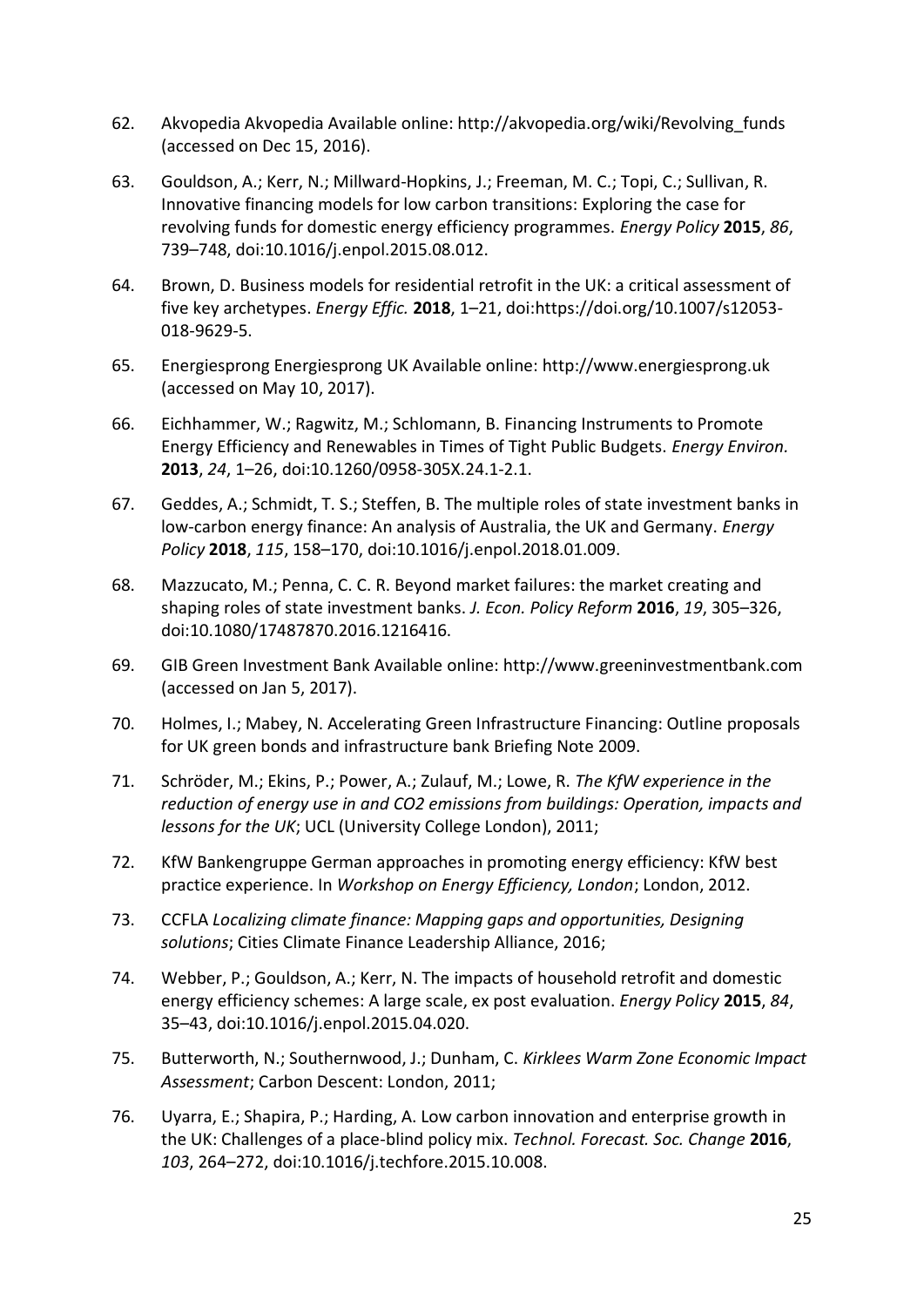- 77. Mazzucato, M. Innovation systems: from fixing market failures to creating markets. *Rev. do Serviço Público* **2015**, *66*, 627–640.
- 78. Mission Innovation *Strategies, Progress, Plans, and Funding Information*; Mission Innovation, 2017;
- 79. Kivimaa, P.; Martiskainen, M. Innovation, low energy buildings and intermediaries in Europe: systematic case study review. *Energy Effic.* 2018, *11*, 31–51.
- 80. Nolden, C.; Sorrell, S.; Polzin, F. Catalysing the energy service market: The role of intermediaries. *Energy Policy* **2016**, *98*, 420–430, doi:10.1016/j.enpol.2016.08.041.
- 81. Rosenow, J.; Kern, F.; Rogge, K. The need for comprehensive and well targeted instrument mixes to stimulate energy transitions: The case of energy efficiency policy. *Energy Res. Soc. Sci.* **2017**, *33*, 95–104, doi:10.1016/j.erss.2017.09.013.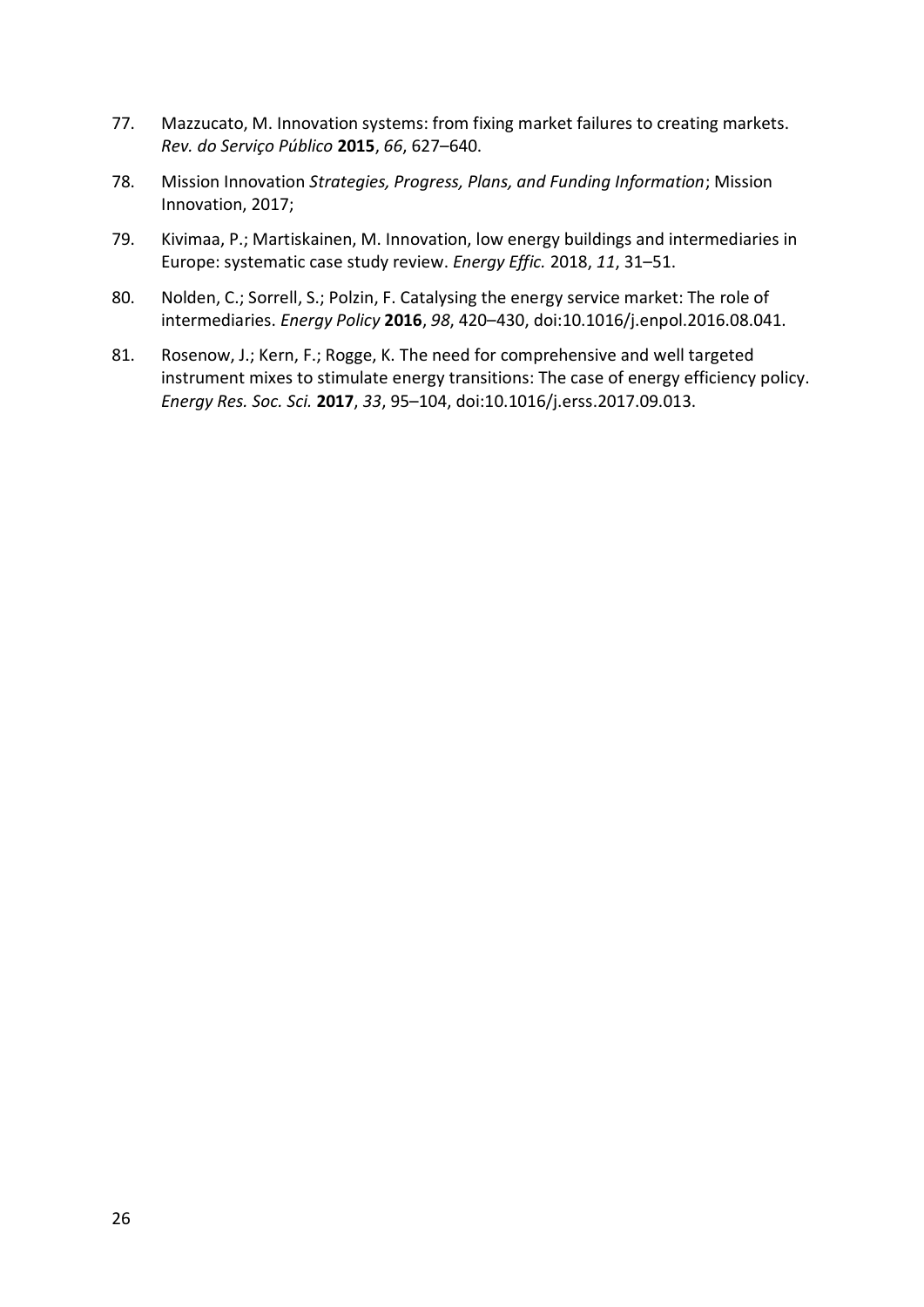# Appendix 1: questions for interviewees

Below are the questions that guided the semi-structured interviews. These were not used as a script, but as a list of points to cover, as appropriate by position of interviewee.

#### I: investment options.

- 1. What are the current financial investments options in energy efficiency (EE) and demand side measures (DSM) ?
- 2. What are the attitudes [in your sector] towards EE and DSM investment? (i.e., Are EE and DSM seen as viable investments?) Are attitudes changing?
- 3. How do you see the main barriers to increased investment in EE and DSM?
- 4. What might make the finance sector more interested in such investment?

### II: policy and regulation.

- 5. How do you see the main regulatory barriers to increased investment in EE and DSM?
- 6. What policies and regulations currently support such investment?
- 7. What policies and regulations might increase such investment?
- 8. What role should the government play in investing and enabling investments? Is public finance necessary or desirable to encourage investment?
- 9. What do you think of framing energy efficiency as an infrastructure issue?
- 10. Where does the demise of the Green Deal leave us? What might replace it?

#### III: institutions, tools models.

- 11. What role do institutions such as the Green Investment Bank play in large scale investments in EE and DSM? What role could they play?
- 12. What other financial institutions might increase such investment?
- 13. What financial tools or business models might enable and encourage such investment? e.g., green bonds? revolving funds? PPI?

#### IV: local, city level.

- 14. What opportunities are there at city level for large scale investment in EE and DSM?
- 15. What are the main barriers to city- or council-scale investments?
- 16. What policies or regulations might enable such investments?
- 17. What business models might accelerate such investments?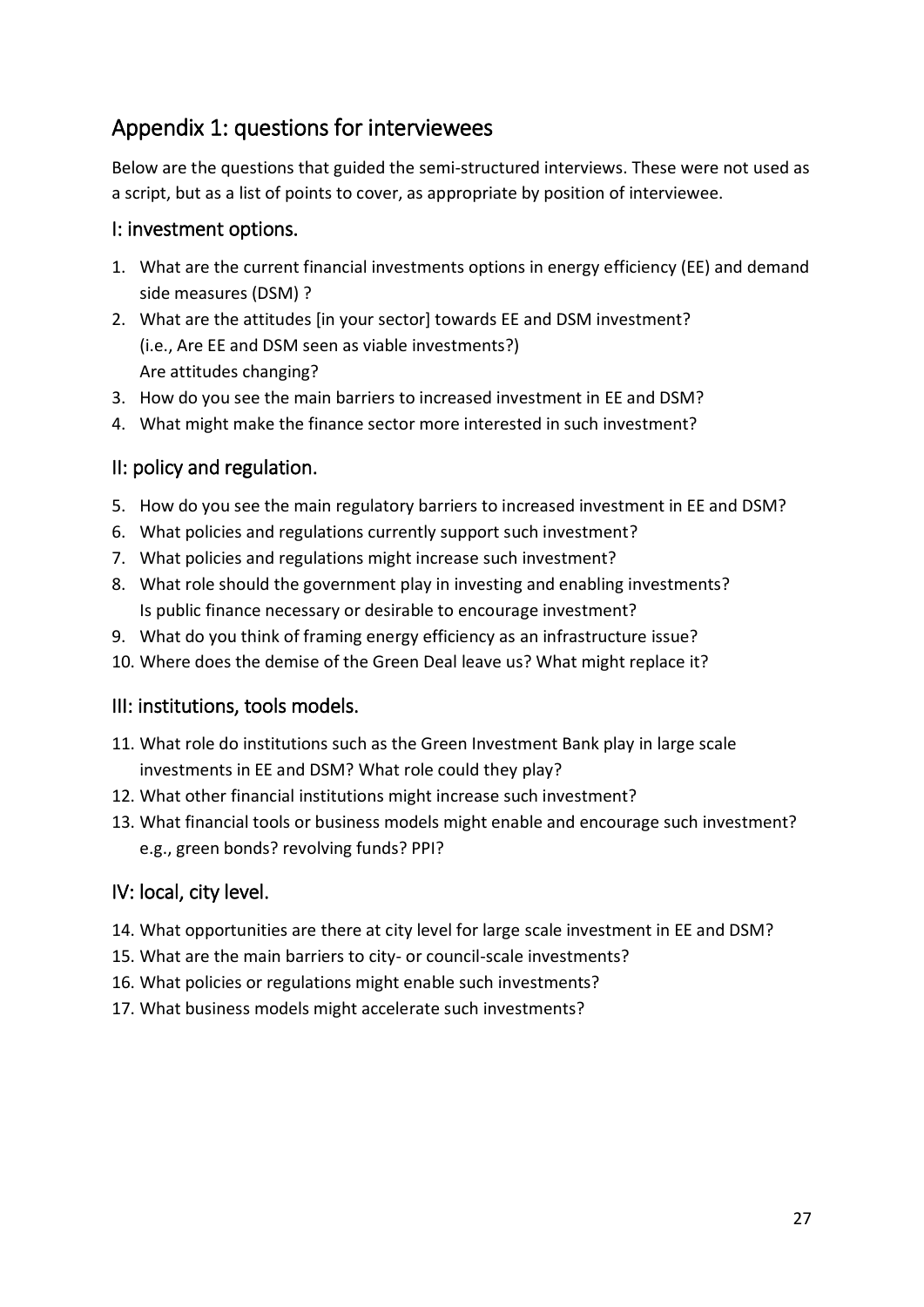#### Appendix 2: summary of interviews

Table 2 below summarises relevant views and insights from the interviews, loosely grouped by topic: finance, policy and government, business models and tools, and households. Table 2 below summarises relevant views and insights from the interviews, loosely grouped

by topic: finance, policy and government, business models and tools, and households.

| topic                       | discussion                                                                                                                                                                                                                                                                                                                                                                                                                                                                                     |  |
|-----------------------------|------------------------------------------------------------------------------------------------------------------------------------------------------------------------------------------------------------------------------------------------------------------------------------------------------------------------------------------------------------------------------------------------------------------------------------------------------------------------------------------------|--|
| finance                     |                                                                                                                                                                                                                                                                                                                                                                                                                                                                                                |  |
| short-term and<br>long-term | Several interviewees discussed the need for long-term investments and<br>patient capital, and the problems of short-termism, which was blamed<br>partly on the culture of the finance world.<br>Pension funds were discussed as long-term, large-scale investors, although<br>they don't often invest in infrastructure. The shift towards defined<br>contribution was seen as making longer-term investments more difficult.<br>Cheaper and simpler fund management was also a consideration. |  |
| public and private<br>funds | Several interviewees discussed issues of public and private funding of<br>energy efficiency.                                                                                                                                                                                                                                                                                                                                                                                                   |  |
|                             | The scale of investment suggests it cannot be publicly funded, and that<br>'throwing money' at the problem was not helpful. Rather, the role of public<br>finance could be to fund specific projects, underwrite and de-risk<br>investments, and otherwise leverage or 'crowd in' private finance. It was<br>recognised that there are currently few examples of private finance in the<br>energy efficiency sector.                                                                           |  |
|                             | The private sector would have a role in delivery, and the role of government<br>could be in creating special purpose vehicles or public-private partnerships.<br>It was stressed that that this needed to be managed with care to avoid<br>giving perverse incentives to planners or otherwise having benefits<br>'siphoned off' by the private sector.                                                                                                                                        |  |
| barriers to<br>investment   | A few interviewees detailed barriers, risks and uncertainties to private<br>sector investment.                                                                                                                                                                                                                                                                                                                                                                                                 |  |
|                             | Barriers included lack of confidence in demand for energy efficiency; lack of<br>credible projects for investment; and lack of expertise in financial<br>institutions; all of which hampered the creation of a market for energy<br>efficiency. Additional barriers are lack of visibility of energy efficiency<br>investments as part of real estate assets; and fossil fuel subsidies which<br>send the wrong signal.                                                                        |  |
|                             | Risks mentioned include low returns, especially without standardisation,<br>and difficulty evaluating energy efficiency investments.                                                                                                                                                                                                                                                                                                                                                           |  |
|                             | Standardisation and aggregation were mentioned as necessary for                                                                                                                                                                                                                                                                                                                                                                                                                                |  |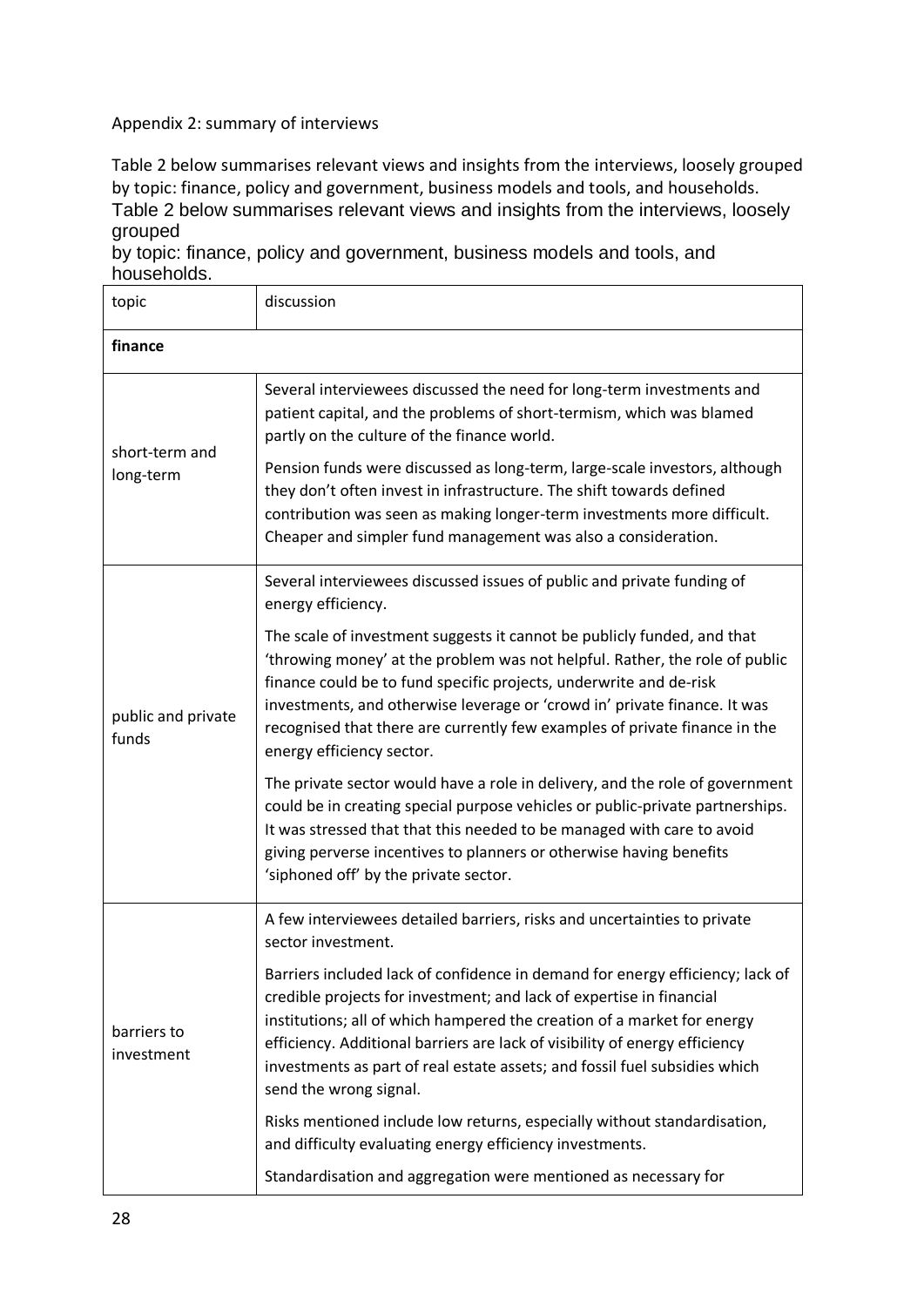|                           | financiers to invest, as individual - or even local - projects are too small and<br>varied for large scale investment. Comparison to large and small scale<br>renewable energy was made by some interviewees.                                                                                                                                                                                                                                          |  |
|---------------------------|--------------------------------------------------------------------------------------------------------------------------------------------------------------------------------------------------------------------------------------------------------------------------------------------------------------------------------------------------------------------------------------------------------------------------------------------------------|--|
| policy and government     |                                                                                                                                                                                                                                                                                                                                                                                                                                                        |  |
| leadership                | Several interviewees commented on the need for government direction and<br>leadership in refurbishing the building stock. Currently, there are weak<br>policies and a lack of long-term vision.                                                                                                                                                                                                                                                        |  |
|                           | Government roles mentioned included policy and regulation, leveraging<br>private finance, directly financing elements that are a public good, such as<br>data collection, and demand management.                                                                                                                                                                                                                                                       |  |
|                           | Overall, it was seen that government should lead on energy efficiency<br>refurbishing of the national housing stock, with one suggestion that the<br>government might be best placed to rollout large-scale refurbishment.<br>Another interviewee highlighted that energy efficiency has been politicised<br>(alongside issues such as energy poverty), complicating matters. Leadership<br>could also be demonstrated using public estate portfolios. |  |
| stability                 | A few interviewees addressed long-term policy. There has been a lot of<br>short-term thinking on renewable energy and energy efficiency; past policy<br>shifts shocked the whole market. Without long-term policy being clear, the<br>large energy companies will only deliver shorter term contracts.                                                                                                                                                 |  |
|                           | There is a need for a long-term energy efficiency strategy, with careful<br>consideration of implementation, including detailed standards and sectoral<br>policies, including building codes and appliance standards.                                                                                                                                                                                                                                  |  |
|                           | There seems to be increased recognition from policymakers that energy<br>efficiency is cost effective in fighting climate change.                                                                                                                                                                                                                                                                                                                      |  |
| local action              | There has been a lot of action at local government level, with various cities<br>having energy related projects. However, local government has limited<br>powers in the UK.                                                                                                                                                                                                                                                                            |  |
|                           | One example discussed was the Kirklees Warm Zone (see section), a<br>successful regional energy efficiency refurbishment scheme, where half the<br>money came from the local authority and half from an energy company, as<br>a conduit for a government grant.                                                                                                                                                                                        |  |
| business models and tools |                                                                                                                                                                                                                                                                                                                                                                                                                                                        |  |
| business models           | There were different views on the need of new business models for energy<br>efficiency. There were suggestions that better benchmarks would be<br>sufficient, but others thought that a new value proposition for<br>householders was needed, and that the lack of a good proposition was part<br>of the failure of the green deal.                                                                                                                    |  |